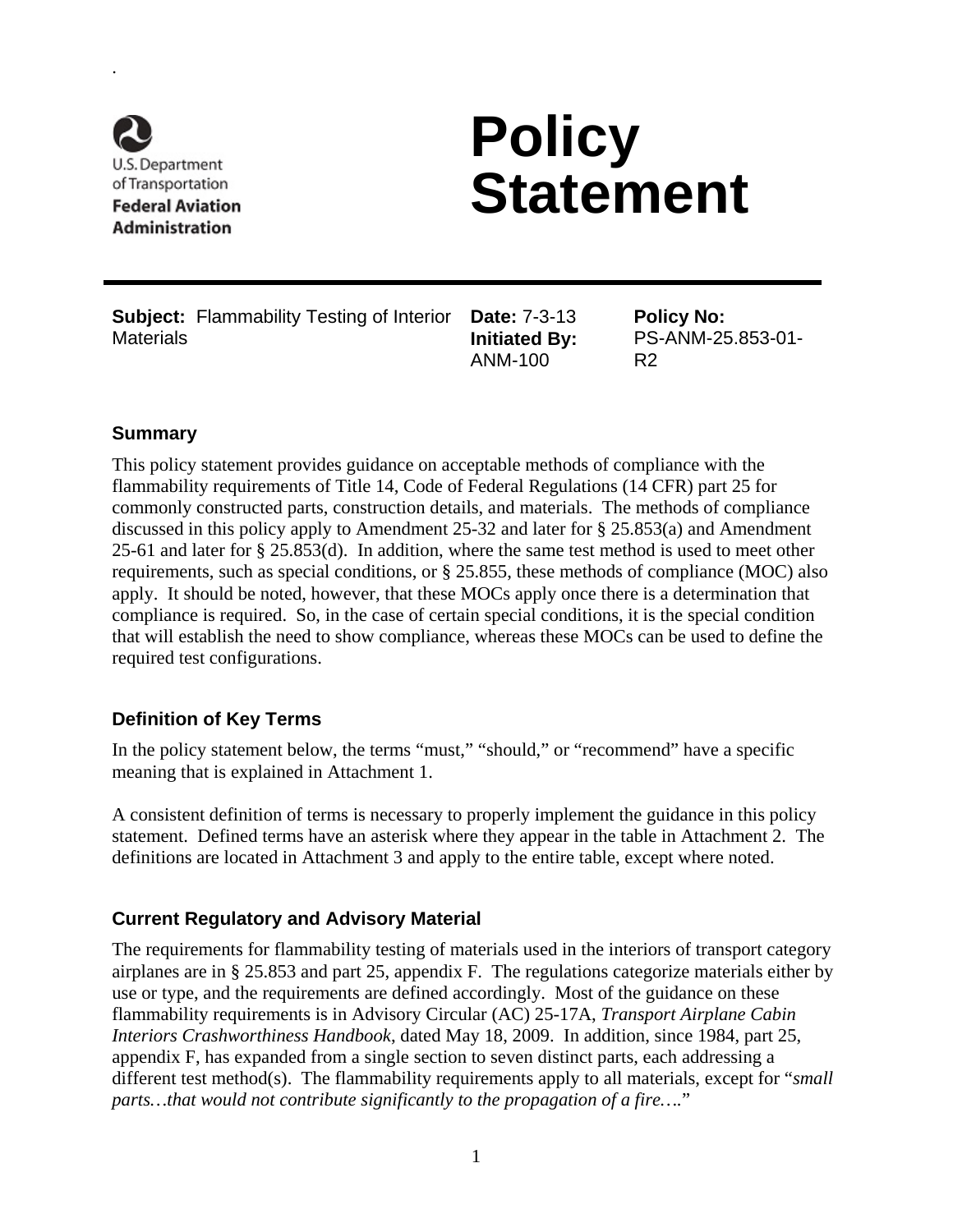Neither the regulations nor AC 25-17A are comprehensive enough to include all of the parts and materials currently found in transport category airplanes. Historically, applicants have established what they considered to be the appropriate test requirement by identifying the particular provisions of the regulations and guidance that are closest to the actual part. While applicants have made these determinations in good faith, this approach has led to standardization issues. These standardization issues can be difficult to identify, since two installations are seldom, if ever, identical. In fact, installations that appear to be similar may actually have differences that warrant separate requirements. Conversely, installations that appear to be different may have only slight variations from each other and should meet the same requirements and be tested the same way.

The most significant regulatory language relative to this policy is in part 25, appendix F, part I, paragraph (b)(2) as follows: "*…materials must be tested either as a section cut from a fabricated part as installed in the airplane or as a specimen simulating a cut section, such as a specimen cut from a flat sheet of the material or a model of the fabricated part.*" The same paragraph also states: "*The specimen may be cut from any location in a fabricated part; however, fabricated units, such as sandwich panels, may not be separated for test….The edge to which the burner flame is applied must not consist of the finished or protected edge of the specimen but must be representative of the actual cross-section of the material or part as installed in the airplane.*"

### **Relevant Past Practice**

When conducting flammability testing, the common practice is to test the critical case. Much of the guidance and existing methods of compliance are aimed at identifying the critical case for a certain family of variations, for example, color, and then testing only that case. In some situations, testing is intended to envelope a range of variations, for example, panel thickness. The remaining variants are then qualified by comparison to the more critical case. This is because the possible parts and material combinations are numerous and could make the flammability test program unmanageable if each combination had to be tested. For some variations, tests have to be conducted because it is not obvious what the critical case is or if the variation has any influence on flammability.

Besides the challenges regarding tests to identify the most critical case, the following requirements for the test specimen, stated in part 25, appendix F, part I, have caused confusion:

- It must be tested as a section cut from a part,
- It may be cut from any location, and
- The finished or protected edge must not be included.

Section 25.853 and part 25, appendix F, part I, are clear that the intent is to address the cross section of the part or material, not to test panels with protected edges. This has led some applicants to conclude that any edge trim or material is excluded from testing altogether. Similarly, the provision that the test specimen may come from "any" location in the fabricated part has been interpreted to mean that an applicant can choose a location from which to cut the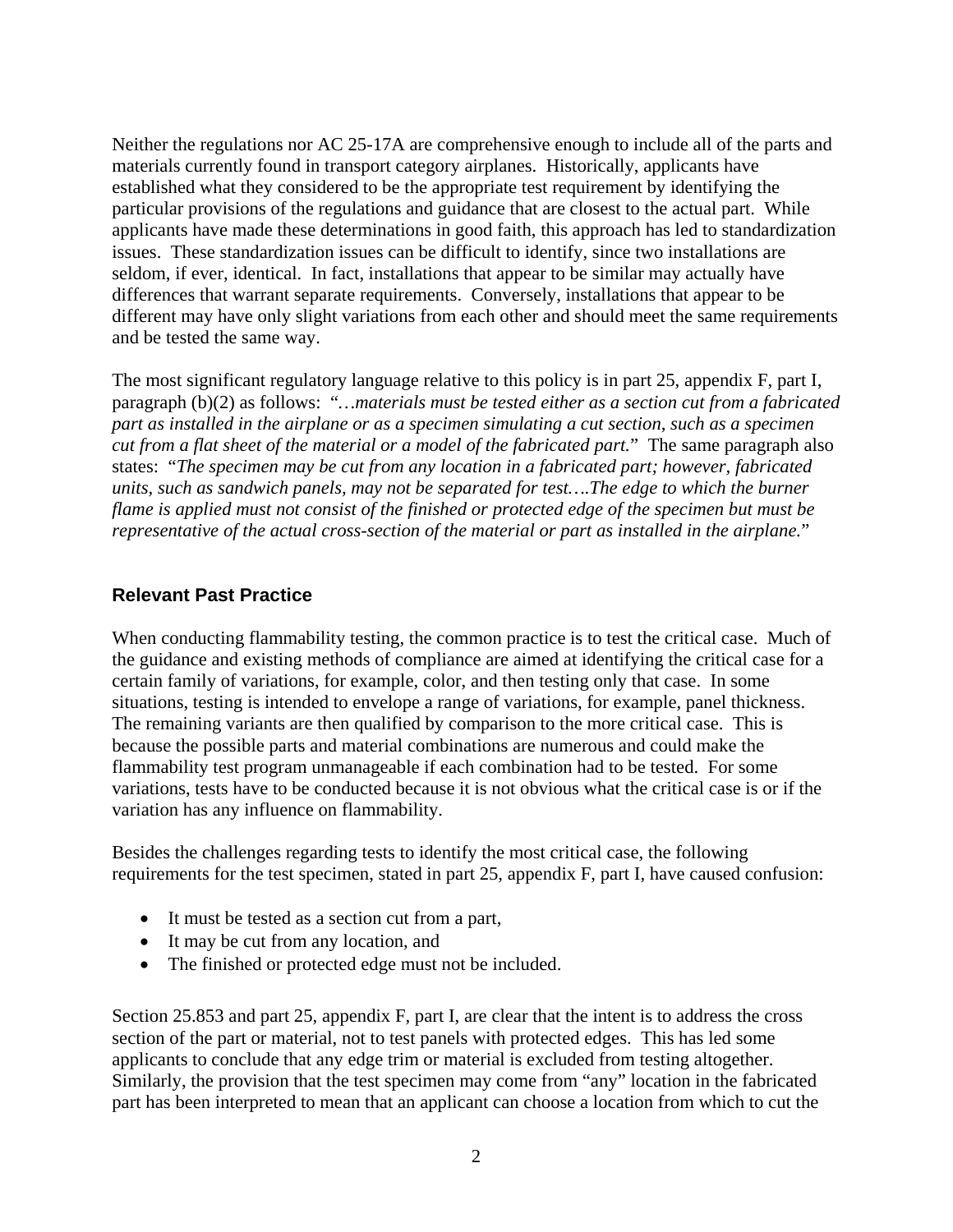section. In that case, certain local cross-section differences are ignored in favor of the primary cross-section, to represent the entire construction. The result is some cross-section constructions are not tested at all. The regulation essentially requires flammability testing of some kind for all interior materials, unless they are small and would not contribute to propagating a fire. This exclusion of "small parts" seems to be the basis whenever materials are not tested.

This combination of different provisions could be interpreted as being in conflict. Applicants and FAA offices have addressed this through various project-specific MOCs and case-by-case findings. As noted above, this process has led to differences in methods of compliance and a lack of standardization. There is no indication that this lack of standardization has caused significant safety issues, but the potential is there if the guidance continues to lack sufficient details and is open to interpretation.

Although the guidance in AC 25-17A remains valid, it is not sufficiently detailed to address the variations in material and installation common on transport category airplanes. Therefore, to provide a more standardized approach, the FAA has reviewed a listing of common design details and established acceptable MOCs for each. As discussed below, many of these MOCs can be broadly grouped.

### **Policy**

Attachment 2 of this policy statement, *Acceptable Methods of Compliance*, is a table that summarizes acceptable MOCs for various constructed parts, construction details, and materials, based on the FAA's technical judgment of what is acceptable and within the scope of current regulations. The information in the table is based on data supplied by the aviation industry. This final policy includes all items for which data are available. Based on data submitted by the aviation industry, several of the MOCs are different from what was in the proposed policy statement. In some cases, the basic approach is retained, but limitations are now associated with it. In other cases, there is more than one option for showing compliance. And, in a few cases, the proposed methods were not considered useful enough to pursue, so they were omitted.

- With respect to the three bulleted items discussed above in the Relevant Past Practice section, the table in Attachment 2 addresses each item, directly and indirectly.
- The central theme of the MOCs is to define what a suitable cross-section of a "part" would be to show compliance with the regulations. Issues such as thickness, texture, fiber orientation, and color are all addressed in the table.
- Regarding the provision that a test sample may be cut from "any" location in a part, the intent is to not specify the location. This provision gives the applicant flexibility but does not relieve the applicant from test requirements. To the extent that this policy allows, certain construction variables can be substantiated without testing every permutation and combination. But, the provision that the sample may be cut from any location does not exclude distinct constructions from testing.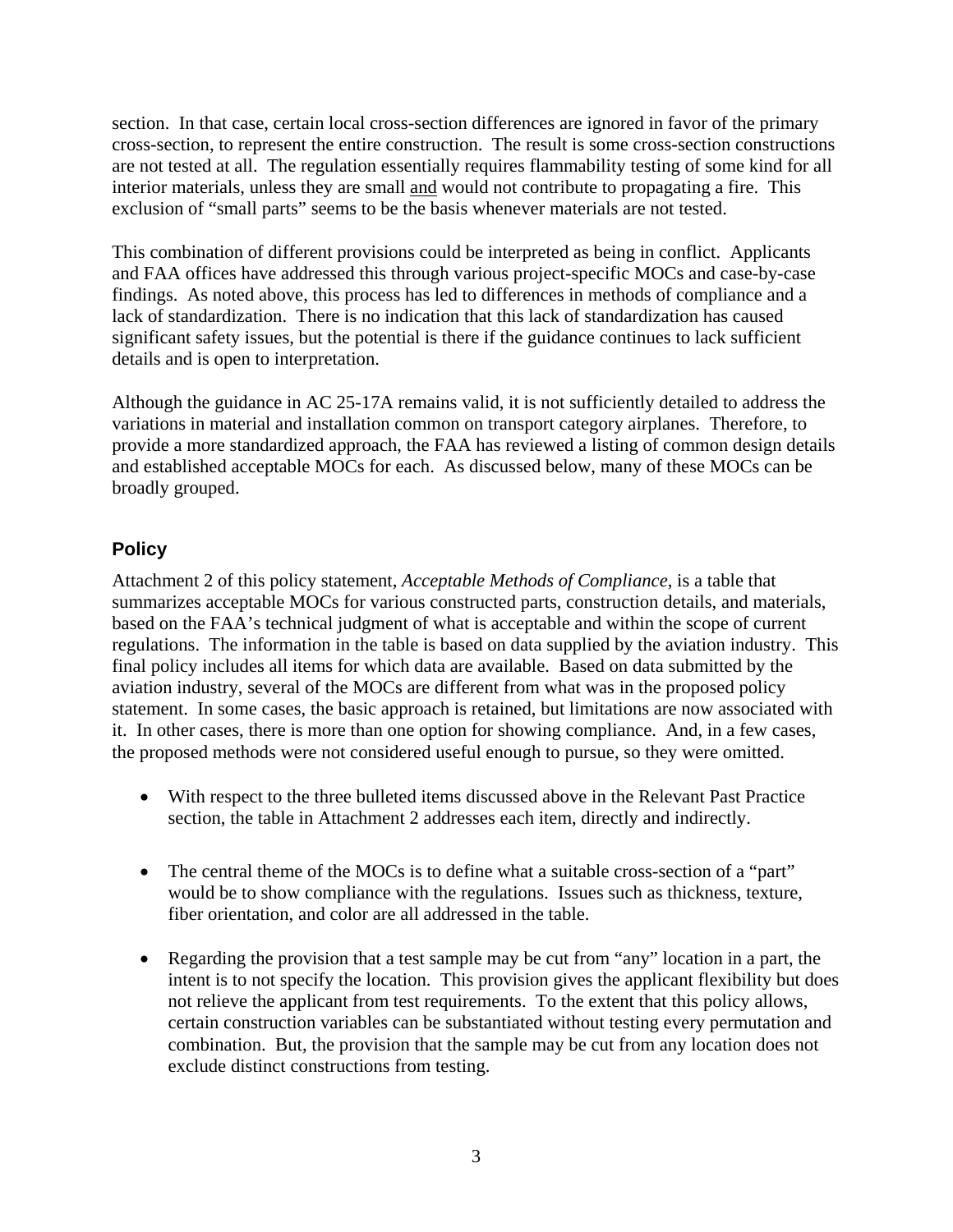• Regarding edge trims, they do require testing unless they constitute a small part that would not significantly contribute to the propagation of a fire. The attached table provides methods of compliance for testing edge trims, as well as other bonded details.

Also, it is acceptable to identify a critical case and test it. However, for many of the items, identifying a critical case may effectively require testing all variations, so this policy provides alternatives.

**Changes from the proposed policy statement**: The most significant change is that Attachment 2 of the proposed policy statement contained two tables, part 1 for already accepted MOCs, and part 2 for MOCs requiring additional substantiating data. Attachment 2 of this final policy statement only contains one table. The MOCs included in the table are all substantiated. Since the FAA has data for these MOCs, the applicant may use them without further justification.

Some of the items in Attachment 2, part 2, of the proposed policy statement are not included in this final policy statement. Items 7 (Fiber reinforcement cloth), 18 (Decorative laminate on metal skin of sandwich panel), and 19 (Metal skinned foam/honeycomb panels) were revised. Now these items only include information related to  $\S 25.853(a)$ . The information pertaining to § 25.853(d) was deleted. Item 6 (Doublers, on-metallic, co-cured) was removed altogether.

Also, due to commonality of approach, several items from Attachment 2 of the proposed policy statement are combined in this final policy statement. Item 2, "panel thickness," now includes item 24, "thermoplastic thickness." Item 28, "bonded details," now includes the following items:

- 29 Rub Strips
- 30 Non-Metallic Edge Trim
- 31 Hook and Loop
- 32 Non-Metallic Brackets/Clips
- 34 Bonded Wire Raceways
- 35 Kickstrips
- $< 37$  Felt
- 38 Grommets
- 39 Pre-Cured Doublers
- 40 Bonded Metal Doublers
- 41 Plastic Mirrors

Item 43a "ditch and pot" now includes the following items grouped as "bonded joints":

- 43b Tab and Slot
- 43c Mortise and Tenon
- 43d Cut and Fold
- $\bullet$  43e T-Joints
- 43f Bonded Pins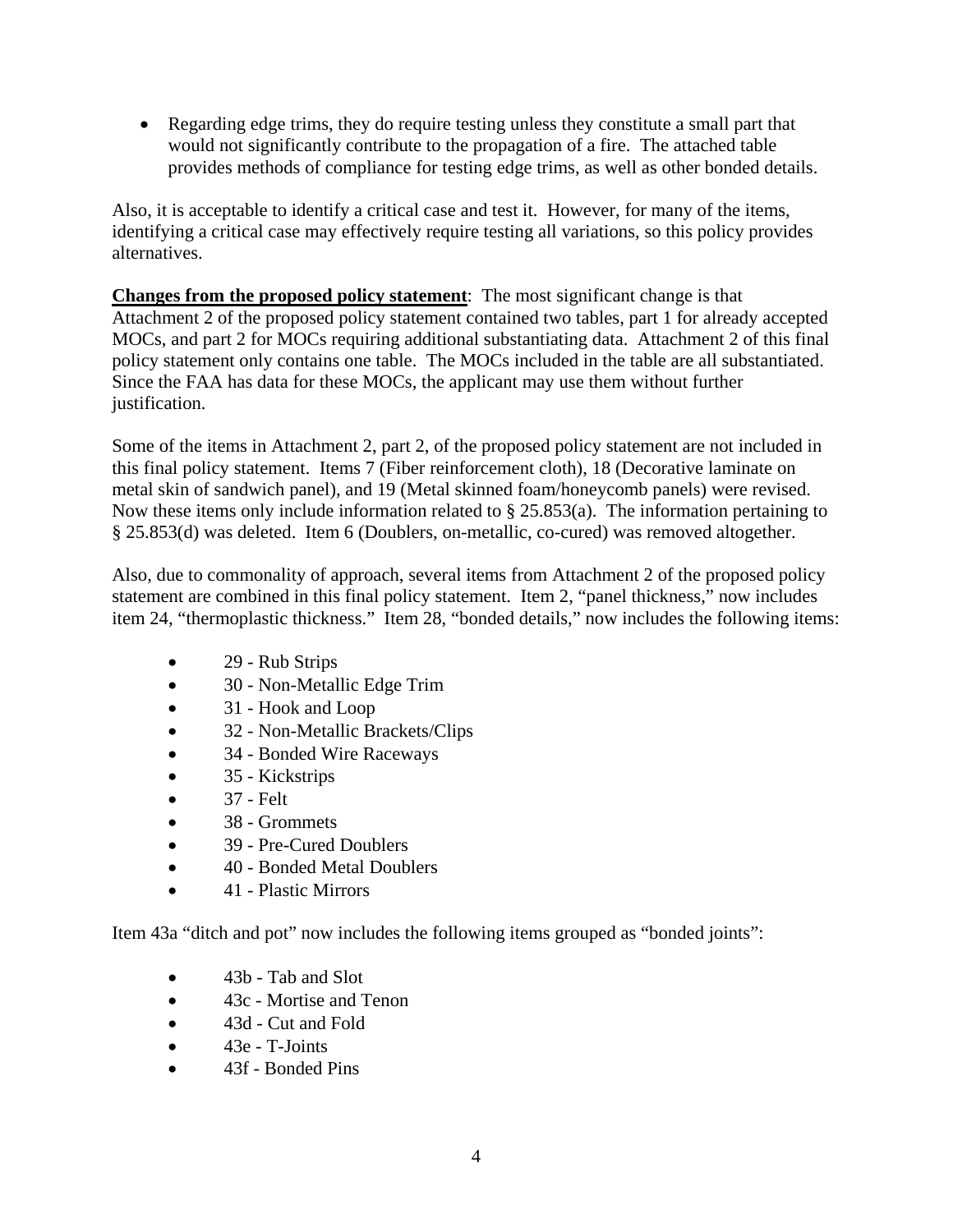Item 5 was divided into two parts: "paint color" and "decorative laminate color." Item 5b and item 12 Tedlar® are combined.

This consolidation results in fewer items listed in the table in this policy statement than were in the proposed policy statement. The same general ordering as in the proposed policy statement has been retained; however, the items have been renumbered.

As noted above, a number of the MOCs differ from what was in the proposed policy statement. The MOCs were revised based on the results of test data gathered or generated to support the policy. In all such cases, this final policy is more conservative than the proposed one. This results from either placing limits on applying the policy (for example, where the proposed policy might have applied to any type of panel, the final policy is applied to specific types of panels), or identifying the need for more testing than originally proposed. In particular, items 28 through 32, 34, 35, and 37 through 41fall into this category. Items 43a through 43f identify more testing than proposed but do permit multiple approaches.

An important aspect of standardizing MOCs is a consistent definition of terms. As part of the data gathering effort for this policy statement, numerous terms were identified that could be easily confused or have numerous regulatory interpretations. Therefore, a list of definitions was created that is extensive and detailed. However, some of the definitions are so fundamental to properly implementing this policy that they must be included. Defined terms are highlighted where they appear in the table in Attachment 2.The definitions are located after the table and apply to the entire table, except where noted.

Another consideration regarding MOCs is using multiple MOCs for a part. In general, each MOC applies individually. However, some MOCs are based on certain parameters that do not make a difference in flammability results or have a clear critical case. For example, in Bunsen burner testing, thinner sandwich panels are more critical than thicker panels. Also, the color of *certain types* of decoratives does not make a difference in flammability results. Thus, a thin panel of an arbitrary color of a particular decorative could be used to substantiate thicker versions of the same panel using different colors of the same decorative.

Lastly, the MOCs are based on aerospace materials and processes currently used. Should new or novel materials and processes be developed, this policy may be reevaluated to account for any differences in material behavior that would affect these MOCs.

### **Effect of Policy**

The general policy stated in this document does not constitute a new regulation. The FAA individual who implements policy should follow this policy when it is applicable to a specific project. Whenever a proposed MOC is outside this established policy, that individual has to coordinate it with the policy issuing office using an issue paper. Similarly, if the implementing office becomes aware of reasons that an applicant's proposal that meets this policy should not be approved, the office must coordinate its response with the policy issuing office. Note that established methods of compliance are supported by test data.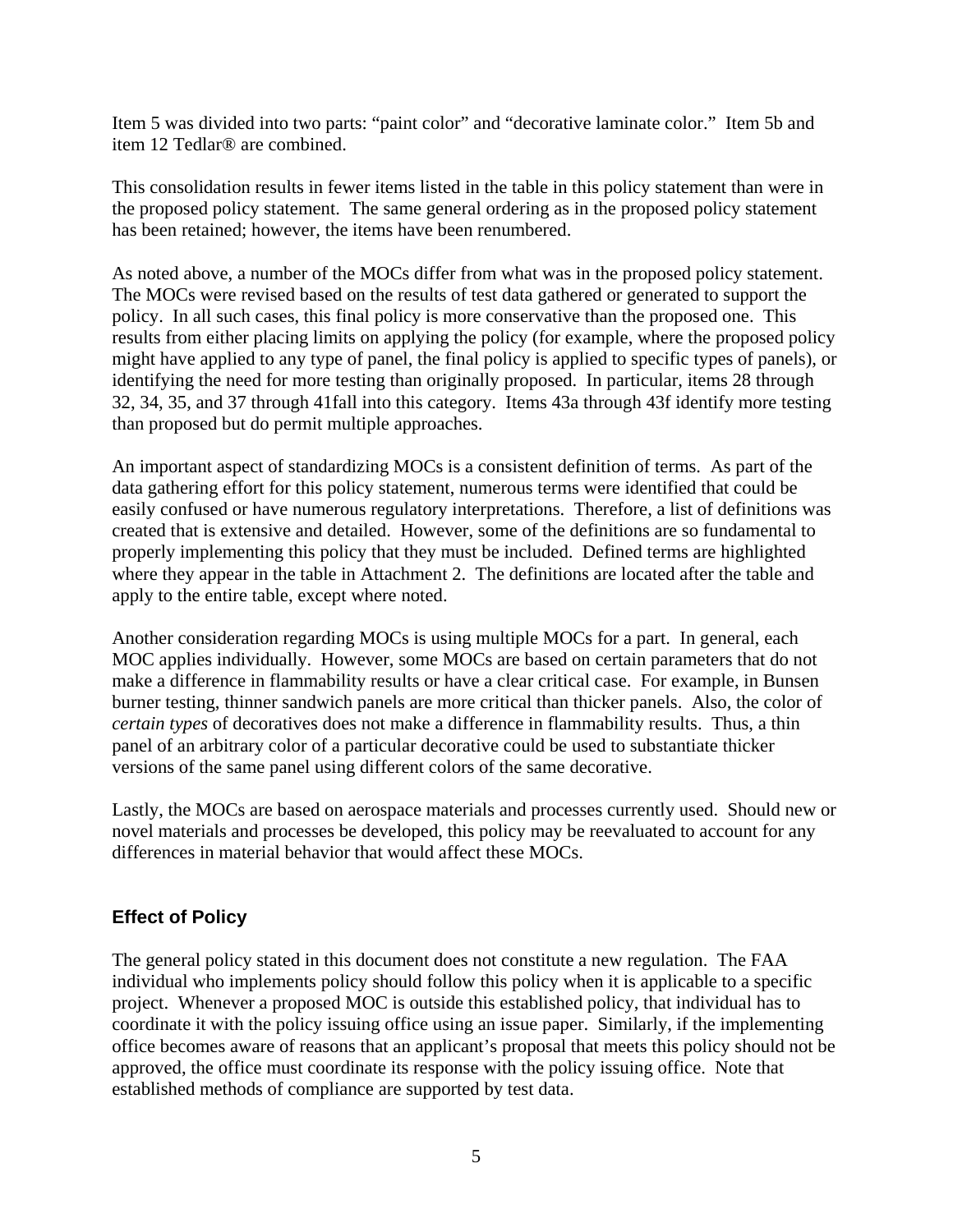Whenever a proposed method of compliance is outside this established policy, the project aircraft certification office has to coordinate it with the policy issuing office using an issue paper. Similarly, if the project aircraft certification office becomes aware of reasons that an applicant's proposal that meets this policy should not be approved, the office must coordinate its response with the policy issuing office. Applicants should expect that certificating officials would consider this information when making findings of compliance relevant to new certificate actions. In addition, as with all guidance material, this policy statement identifies one means, but not the only means, of compliance.

#### **Implementation**

This policy discusses compliance methods that should be applied to type certificate, amended type certificate, supplemental type certificate, amended supplemental type certification, parts manufacturing approval projects and major type design changes (including major alterations) where compliance with § 25.853 is required. The compliance methods apply to those programs with an application or (if there is no formal application) initiation date that is on or after the effective date of the final policy. If the date of application precedes the effective date of the final policy, and the methods of compliance have already been coordinated with and approved by the FAA or its designee, the applicant may choose to either follow the previously acceptable MOCs or follow the guidance in this policy. In those cases where the compliance methods have not yet been coordinated with the FAA, the applicant should adopt this policy at the earliest opportunity in consultation with the FAA oversight office.

Each applicant would have to supply its own supporting rationale and data for any items not contained in this (or other published) policy, or to use a different MOC for any of the listed items. Other MOCs will need to be coordinated with the FAA.

Both the FAA and the aviation industry are continuously studying the subjects in this policy statement and new test data are continuously being generated. The FAA does not plan on revisiting how the data presented in this policy are applied or modifying the policy based on other interpretations of the existing data.

The information in this policy statement is only a summary of the extensive substantiating data gathered regarding flammability testing of interior materials. Since the information not included in this policy statement is valuable, the FAA intends to generate an advisory circular to provide more comprehensive guidance. When the advisory circular is issued, it will supersede this policy statement. In addition, the detailed reports generated by industry in response to the proposed policy are available in FAA report DOT/FAA/TC-12/10, which is available on the Federal Aviation Administration William J. Hughes Technical Center's Technical Library page: http://www.faa.gov/about/office\_org/headquarters\_offices/ato/tc/library/. Trade or manufacturer's names appear in Attachment 2 solely because they are considered necessary to illustrate context, or reflect the limitations on the data available. Mention of a manufacturer's or trade name in no way implies endorsement by the FAA.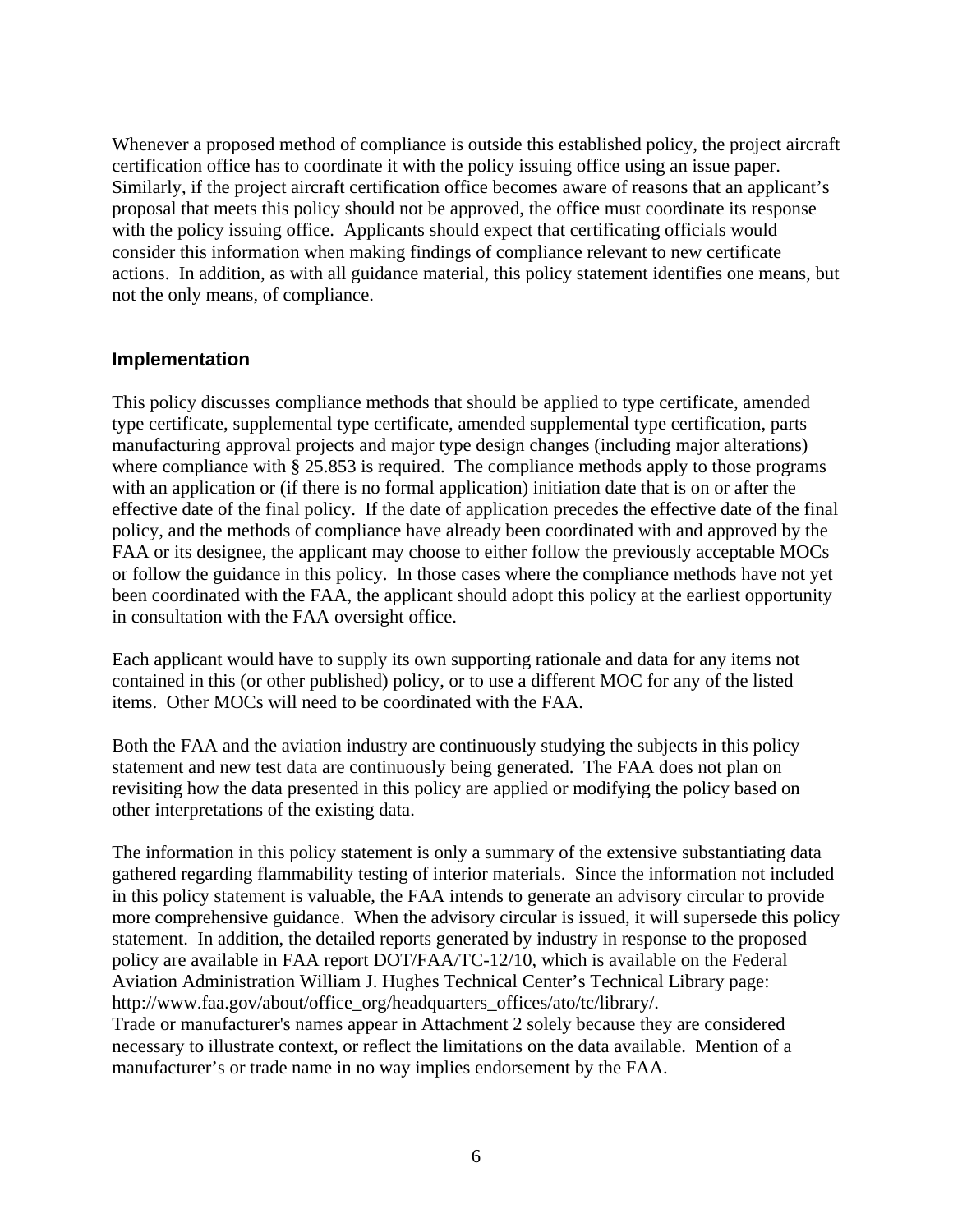#### **Conclusion**

The MOCs proposed in this policy statement supplement existing MOCs and expand the policy to include more types of material and part variations.

*(Original signed by Jeffrey E. Duven)*

Jeffrey E. Duven Acting Manager, Transport Airplane Directorate Aircraft Certification Service

Attachment 1: Definition of Key Terms Attachment 2: Acceptable Methods of Compliance for § 25.853 Attachment 3: Technical Definitions for Policy Statement PS-ANM-25.853-01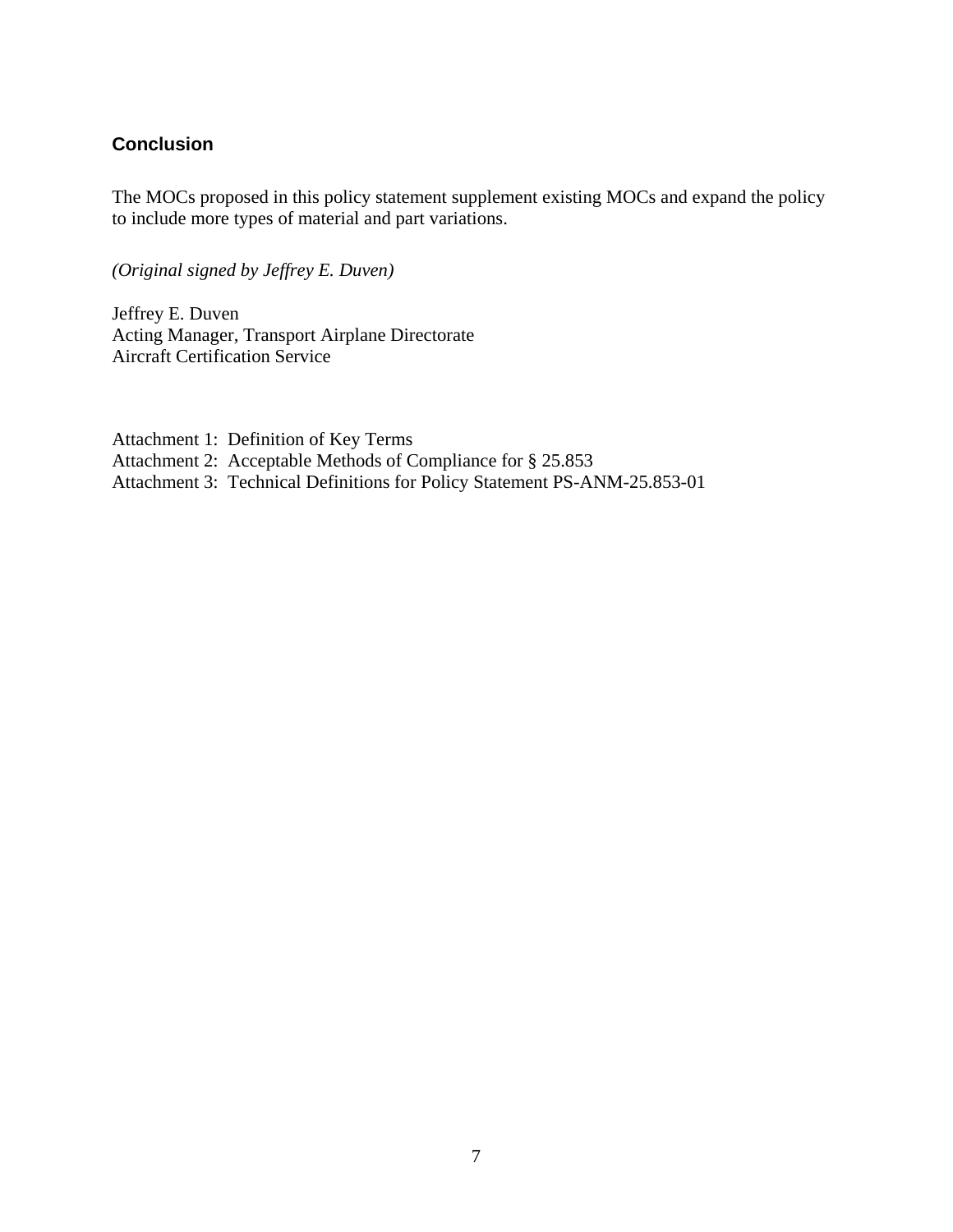### **Definition of Key Terms**

Table A-1 defines the use of key terms in this policy statement. The table describes the intended functional impact.

|                                    | <b>Regulatory</b><br><b>Requirements</b>                                           | <b>Acceptable Methods of</b><br><b>Compliance (MOC)</b>  | <b>Recommendations</b>                                      |
|------------------------------------|------------------------------------------------------------------------------------|----------------------------------------------------------|-------------------------------------------------------------|
| Language                           | Must                                                                               | Should                                                   | Recommend                                                   |
| <b>Meaning</b>                     | Refers to a regulatory<br>requirement that is<br>mandatory for design<br>approval. | Refers to instructions for<br>a particular MOC.          | Refers to a<br>recommended<br>practice that is<br>optional. |
| <b>Functional</b><br><b>Impact</b> | No Design Approval<br>if not met.                                                  | Alternative MOC has to<br>be approved by issue<br>paper. | None, because it is<br>optional.                            |

### **Table A-1 Definition of Key Terms**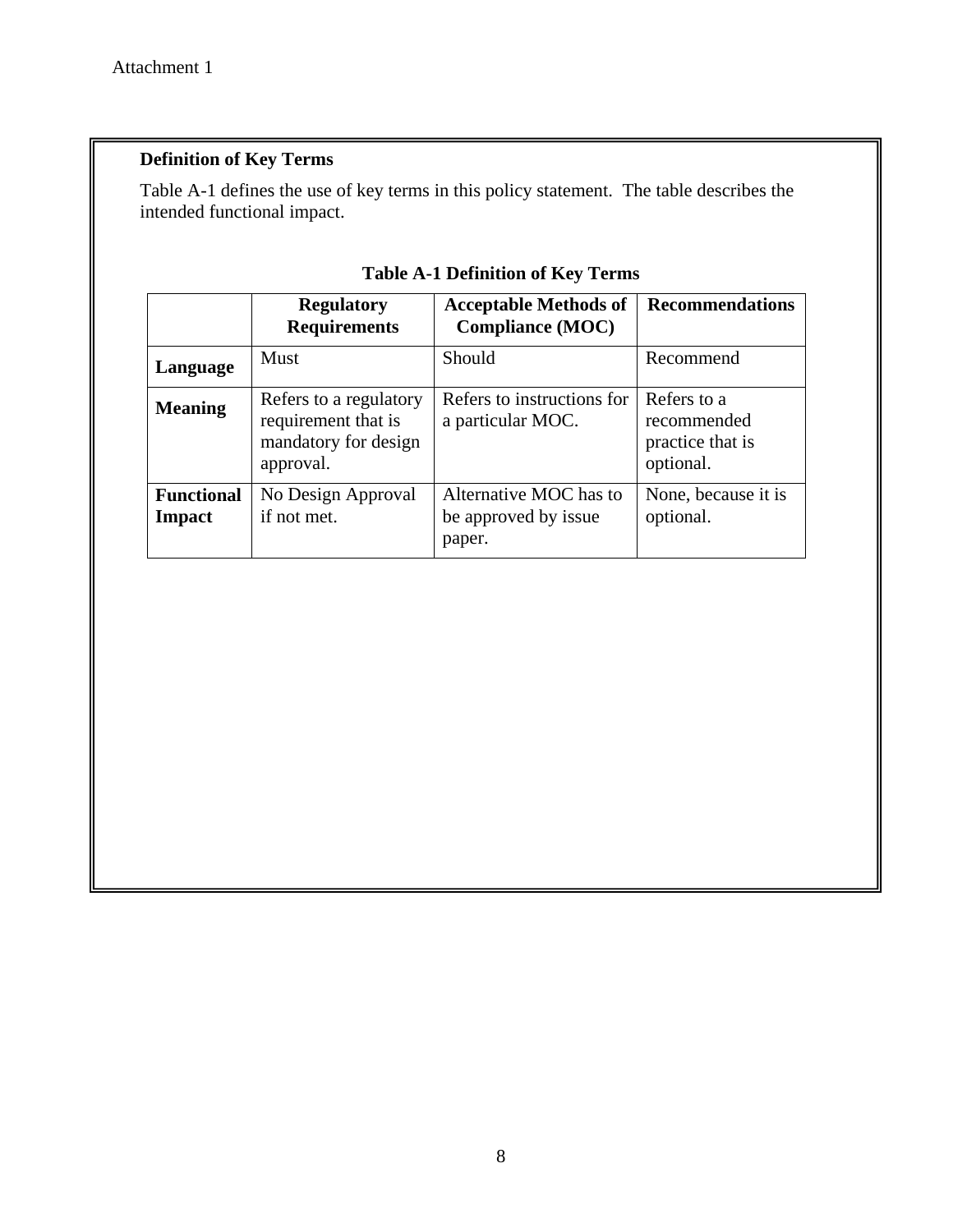#### Attachment 2

 $\overline{a}$ 

<span id="page-8-0"></span>**Attachment 2 to Policy Memorandum PS-ANM-25.853-01**

**Acceptable Methods of Compliance for § 25.853**

| Reference<br><b>Number</b> | Feature /<br><b>Construction</b> | 25.853(a) Bunsen Burner Test<br><b>Requirement/Similarity</b>                                                                                                                                                                                                                                                                                                                                                                    | 25.853(d) Heat Release and Smoke Test<br><b>Requirement/Similarity</b>                                                                                                                                             |
|----------------------------|----------------------------------|----------------------------------------------------------------------------------------------------------------------------------------------------------------------------------------------------------------------------------------------------------------------------------------------------------------------------------------------------------------------------------------------------------------------------------|--------------------------------------------------------------------------------------------------------------------------------------------------------------------------------------------------------------------|
| Final                      |                                  |                                                                                                                                                                                                                                                                                                                                                                                                                                  |                                                                                                                                                                                                                    |
|                            | Panels, general                  | 60-second vertical Bunsen burner test data will<br>substantiate configurations that only require 12-<br>second vertical Bunsen burner data. Vertical<br>Bunsen burner test data will substantiate<br>configurations that only require horizontal Bunsen<br>burner testing.                                                                                                                                                       | Test requirement is decided based on size criteria. <sup>1</sup><br>1) Test required if greater than 2 sq ft,<br>2) No test if less than 1 sq ft, and<br>3) Specific determination required between 1 and 2 sq ft. |
| $\mathcal{P}$              | Material versus<br>installation  | The criteria based on installation overrides the test<br>method applicable to the material. For instance,<br>carpet is substantiated using the 12-second Bunsen<br>burner test unless the carpet is installed on the<br>sidewall. Then it is tested as part of the sidewall<br>using the 60-second Bunsen burner test.<br>Appendix F contains an explicit exception for certain<br>items constructed from elastomeric materials. | Not applicable - the requirement is based on the installation,<br>not the material.                                                                                                                                |

<sup>&</sup>lt;sup>1</sup> As a general rule, components with exposed-surface areas of one square foot or less may be considered small enough that they do not have to meet the standards of § 25.853(d). Components with exposed-surface areas greater than two square feet may be considered large enough that they do have to meet these standards. Those with exposed-surface areas greater than one square foot, but less than two square feet, must be considered in conjunction with the areas of the cabin in which they are installed. From the final rule *Improved Flammability Standards for Materials Used in the Interiors of Transport Category Airplane Cabins* (60 FR 6616, February 2, 1995).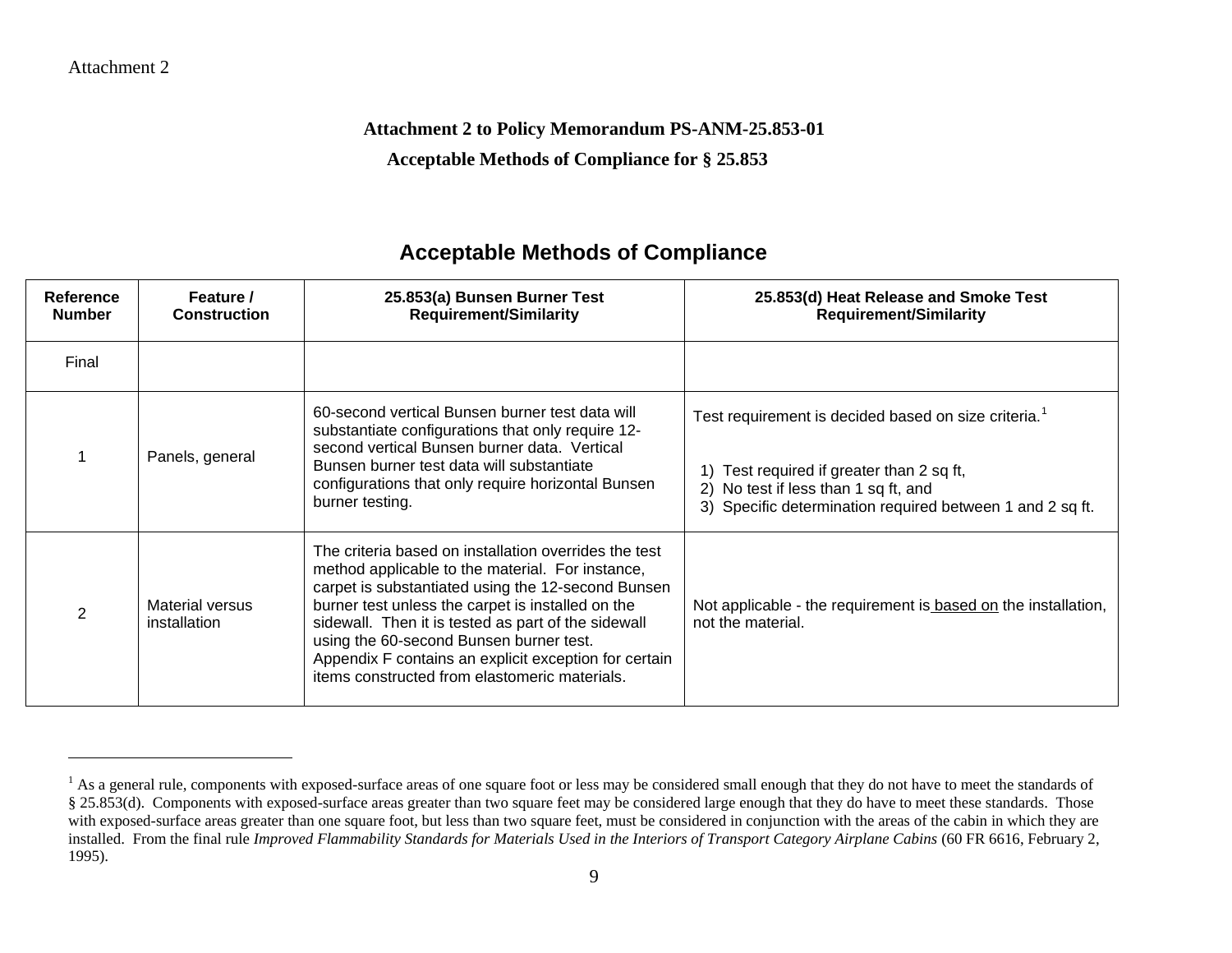| Reference<br><b>Number</b> | Feature /<br><b>Construction</b>                | 25.853(a) Bunsen Burner Test<br><b>Requirement/Similarity</b>                                                   | 25.853(d) Heat Release and Smoke Test<br><b>Requirement/Similarity</b>                                                                                                                                                                                                                                                                                                                                                                                                                                                |
|----------------------------|-------------------------------------------------|-----------------------------------------------------------------------------------------------------------------|-----------------------------------------------------------------------------------------------------------------------------------------------------------------------------------------------------------------------------------------------------------------------------------------------------------------------------------------------------------------------------------------------------------------------------------------------------------------------------------------------------------------------|
| 3                          | Thickness ranges<br>(panels,<br>thermoplastics, | Data from testing a thinner construction<br>substantiates a thicker construction made of the<br>same materials. | Except for foam core panels with prepreg facesheets -<br>where each thickness must be tested, the following<br>approach is acceptable:<br><b>Thicknesses tested</b><br>Part or material<br>thickness<br>to show compliance<br>0.02 inch & 0.06 inch<br>$0.02 - 0.06$ inch<br>or<br>$0.5 - 1.5$ mm<br>$0.5$ mm $\&$ 1.5 mm<br>$0.06$ inch $\& 0.1$ inch<br>$0.06 - 0.1$ inch<br><b>or</b><br>$1.5 - 2.5$ mm<br>$1.5 & 2.5$ mm<br>$0.1$ inch $\& 0.25$ inch<br>$0.1 - 0.25$ inch<br>or<br>$2.5 - 6$ mm<br>2.5 mm & 6 mm |
|                            | foams)                                          |                                                                                                                 | $0.25$ inch & $0.5$ inch<br>$0.25 - 0.5$ inch<br><b>or</b><br>$6 - 12.5$ mm<br>6 mm & 12.5 mm                                                                                                                                                                                                                                                                                                                                                                                                                         |
|                            |                                                 |                                                                                                                 | $0.5$ inch & 1.0 inch or<br>$0.5 - 1.0$ inch<br>$12.5 - 25.5$ mm<br>12.5 mm & 25.5 mm                                                                                                                                                                                                                                                                                                                                                                                                                                 |
|                            |                                                 |                                                                                                                 | 1.0 inch $\&$ 1.75* inch<br>$1.0 - 1.75$ inch<br>or<br>$25.5 - 44.5$ mm<br>25.5 mm & 44.5* mm                                                                                                                                                                                                                                                                                                                                                                                                                         |
|                            |                                                 |                                                                                                                 | $1.75*$ inch or<br>1.75 inch & thicker<br>44.5 mm & thicker<br>$44.5*$ mm                                                                                                                                                                                                                                                                                                                                                                                                                                             |
|                            |                                                 |                                                                                                                 | $*$ 1.75 inch or 44.5 mm specimens are not<br>tested for smoke.                                                                                                                                                                                                                                                                                                                                                                                                                                                       |
|                            |                                                 |                                                                                                                 |                                                                                                                                                                                                                                                                                                                                                                                                                                                                                                                       |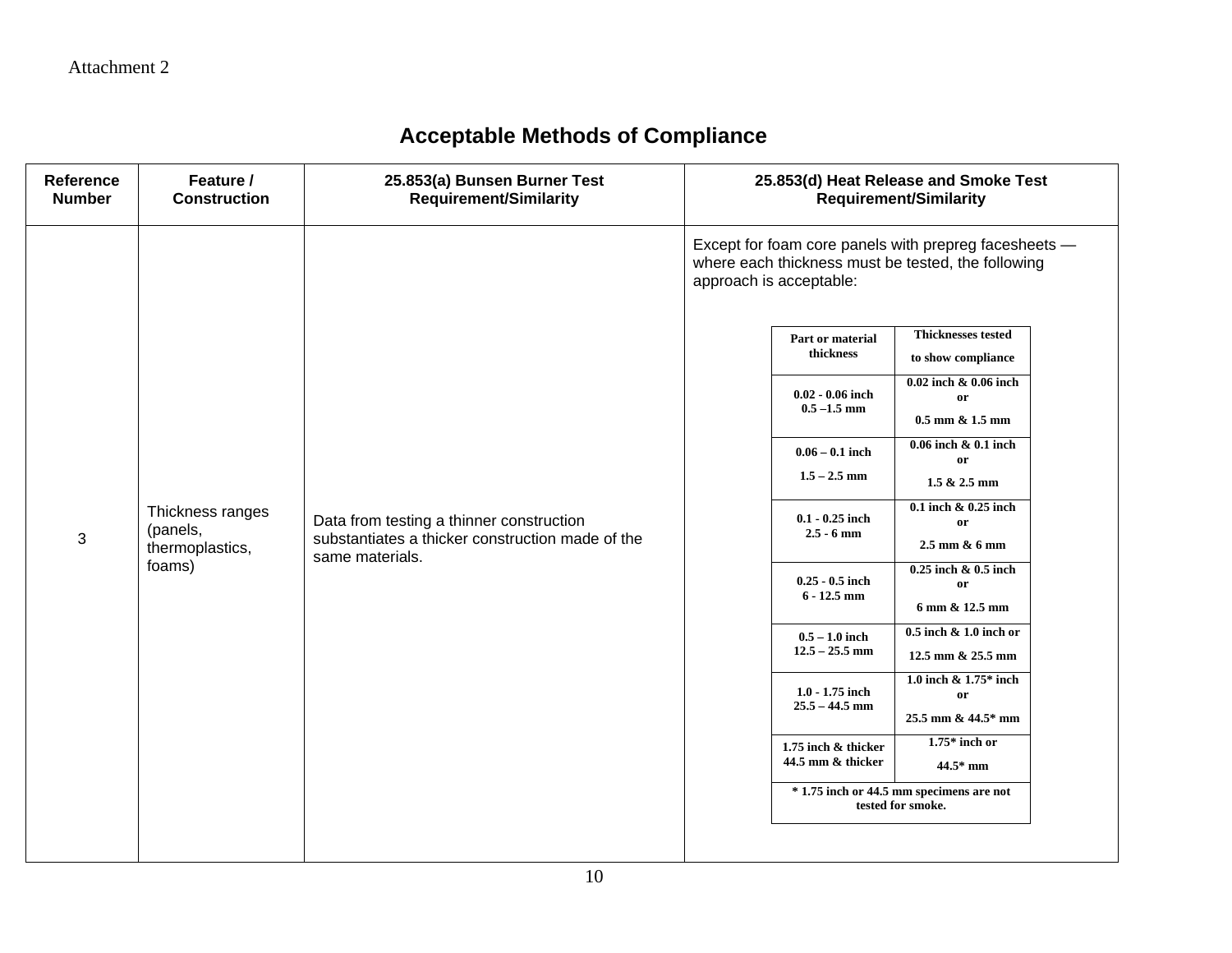| Reference<br><b>Number</b> | Feature /<br><b>Construction</b> | 25.853(a) Bunsen Burner Test<br><b>Requirement/Similarity</b>                                                                                                                                                                                                                    | 25.853(d) Heat Release and Smoke Test<br><b>Requirement/Similarity</b>                                                                                                                                                                                                                                                            |
|----------------------------|----------------------------------|----------------------------------------------------------------------------------------------------------------------------------------------------------------------------------------------------------------------------------------------------------------------------------|-----------------------------------------------------------------------------------------------------------------------------------------------------------------------------------------------------------------------------------------------------------------------------------------------------------------------------------|
|                            |                                  |                                                                                                                                                                                                                                                                                  | Note that the smallest thickness range shown is 0.04"<br>(1mm). Using this minimum range, it is acceptable to qualify<br>thicknesses with different minimum and maximum values.<br>So, data for two thicknesses 0.04" apart can be used to<br>substantiate any thicknesses in between, regardless of the<br>absolute thickness.   |
|                            | Core, density                    | Data from testing a lower density honeycomb core<br>substantiates a higher density honeycomb core of<br>the same material, provided the core is made from<br>phenolic aramid (e.g., Nomex® and Kevlar®, paper,<br>phenolic fiberglass, or aluminum).                             | Data from testing a core's lightest and heaviest densities<br>substantiates all densities in between for a given core<br>material.                                                                                                                                                                                                |
| 5.                         | Core, cell size/shape            | Data from testing any core cell size/shape within a<br>specific thickness range substantiates other core<br>cell sizes/shapes of the same material, provided the<br>core is made from phenolic aramid (e.g., Nomex®<br>and Kevlar®) paper, phenolic fiberglass, or<br>aluminum). | Data from testing a core's smallest and largest cell sizes<br>within a specific thickness range substantiates all cell sizes<br>in between.                                                                                                                                                                                       |
| 6                          | Skin ply layup -<br>orientation  | Data from testing one panel construction<br>substantiates any orientation of the skin plies for the<br>same panel construction.                                                                                                                                                  | Data from testing one panel construction substantiates any<br>orientation of the skin plies for the same panel construction.<br>Data from testing a skin buildup is valid for use in any<br>orientation of the same skin ply materials.                                                                                           |
| $\overline{7}$             | Paint color                      | Testing a part with one color substantiates other<br>colors of the same paint chemistry. Additionally,<br>testing a painted part substantiates an unpainted<br>part with the same construction.                                                                                  | Testing a part with one color substantiates any other color<br>with the same paint chemistry, provided the peak and total<br>heat release measurement are 55 KW/m <sup>2</sup> and 55 KW-<br>$min/m2$ or below, respectively and specific optical density $D_s$<br>is no more than 180. Additionally, testing a painted part with |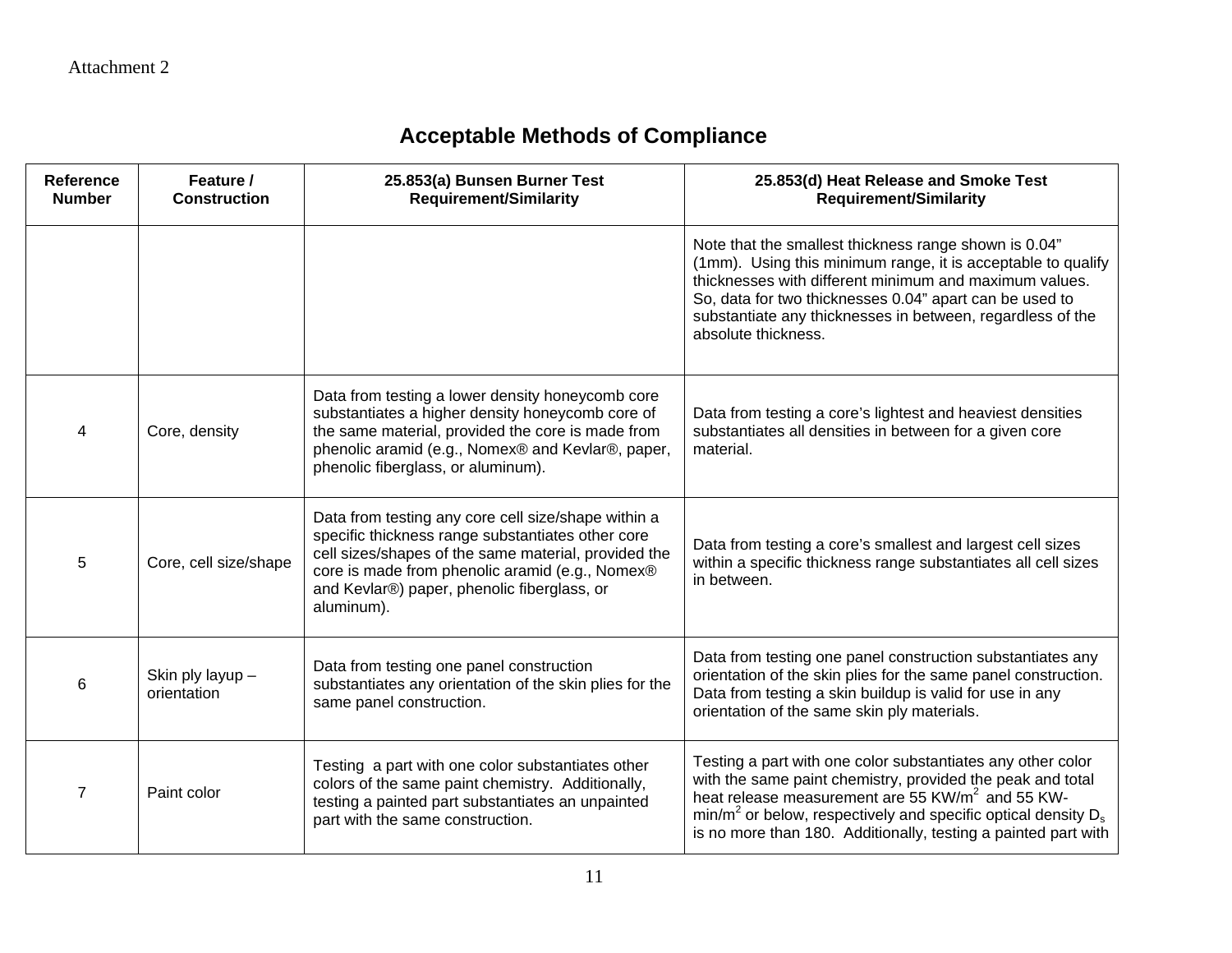| <b>Reference</b><br><b>Number</b> | Feature /<br><b>Construction</b>                                                    | 25.853(a) Bunsen Burner Test<br><b>Requirement/Similarity</b>                                                                                                                                                                                                  | 25.853(d) Heat Release and Smoke Test<br><b>Requirement/Similarity</b>                                                                                                                                                                                                                                                       |
|-----------------------------------|-------------------------------------------------------------------------------------|----------------------------------------------------------------------------------------------------------------------------------------------------------------------------------------------------------------------------------------------------------------|------------------------------------------------------------------------------------------------------------------------------------------------------------------------------------------------------------------------------------------------------------------------------------------------------------------------------|
|                                   |                                                                                     |                                                                                                                                                                                                                                                                | those limitations substantiates an unpainted part with the<br>same construction. Parts with higher heat release values<br>may also be used to substantiate unpainted parts, if the<br>paint is known to increase heat release.                                                                                               |
| 8                                 | Decorative Laminate<br>color*                                                       | Testing a part with one color substantiates any other<br>color with the same decorative laminate chemistry.                                                                                                                                                    | Testing a part with one color substantiates any other color<br>with the same decorative laminate chemistry.                                                                                                                                                                                                                  |
| 9                                 | Thermoplastic,<br>elastomers and<br>decorative non-textile<br>floor coverings color | Data from testing an integrally colored material<br>substantiates the same material type and thickness<br>for a different color.                                                                                                                               | Data from testing an integrally colored thermoplastic<br>substantiates the same thickness thermoplastic of a<br>different color, provided the peak and total heat release<br>measurement are 55 KW/ $m^2$ and 55 KW-min/ $m^2$ or less,<br>respectively, and specific optical density D <sub>s</sub> is no more than<br>180. |
| 10                                | Skin testing (FASE -<br>Face As Separate<br>Entity)                                 | Data may be collected from each face of a sandwich<br>panel independently when the panel thickness is<br>greater than 0.25" and the thickness is the only<br>difference between the core materials.<br>NOTE: The test coupon is a completed sandwich<br>panel. | Not applicable.                                                                                                                                                                                                                                                                                                              |
| 11                                | Decorative texture*                                                                 | Data from testing one texture of a decorative type<br>substantiates a panel with the same decorative type<br>with a different texture.                                                                                                                         | Data from testing one texture of a decorative type<br>substantiates a panel with the same decorative type that<br>has a different texture.                                                                                                                                                                                   |
| 12                                | Decorative laminate                                                                 | Data from testing one decorative laminate<br>orientation substantiates a panel with the same                                                                                                                                                                   | Data from testing one decorative laminate orientation<br>substantiates a panel with the same decorative laminate                                                                                                                                                                                                             |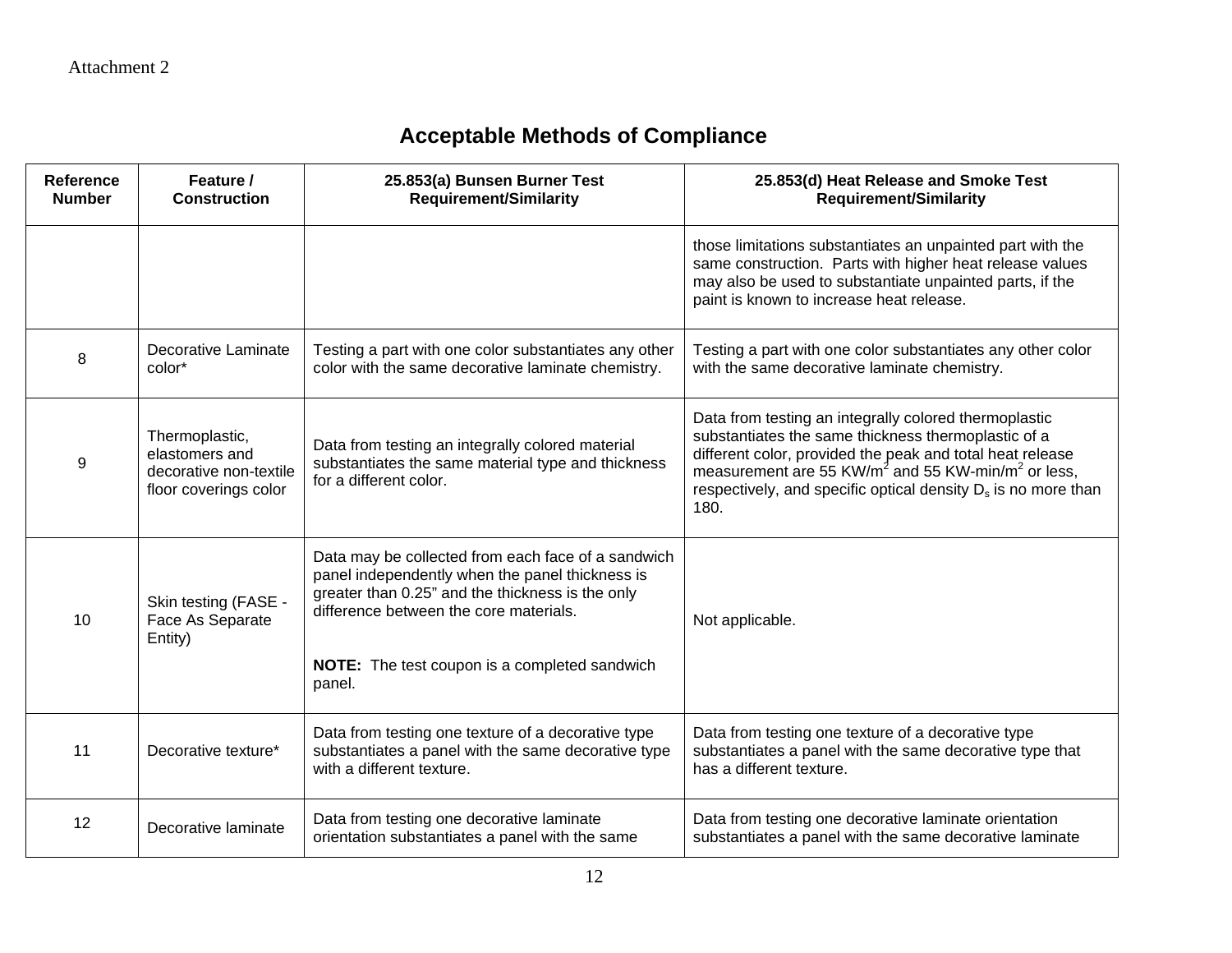| <b>Reference</b><br><b>Number</b> | Feature /<br><b>Construction</b> | 25.853(a) Bunsen Burner Test<br><b>Requirement/Similarity</b>                                                                                                                                                                                                                    | 25.853(d) Heat Release and Smoke Test<br><b>Requirement/Similarity</b> |
|-----------------------------------|----------------------------------|----------------------------------------------------------------------------------------------------------------------------------------------------------------------------------------------------------------------------------------------------------------------------------|------------------------------------------------------------------------|
|                                   | orientation                      | decorative laminate that has a different orientation.                                                                                                                                                                                                                            | that has a different orientation.                                      |
| 13                                | Synthetic<br>leather/suede       | For Tapis Ultra leather <sup>™</sup> and E-Leather <sup>™</sup> SL3UL,<br>SL3SL, and SL3L products, testing one color<br>substantiates all other colors because all values<br>have significant margin with respect to the pass/fail<br>criteria for the 12-second vertical test. | Testing each color of synthetic leather/suede material is<br>required. |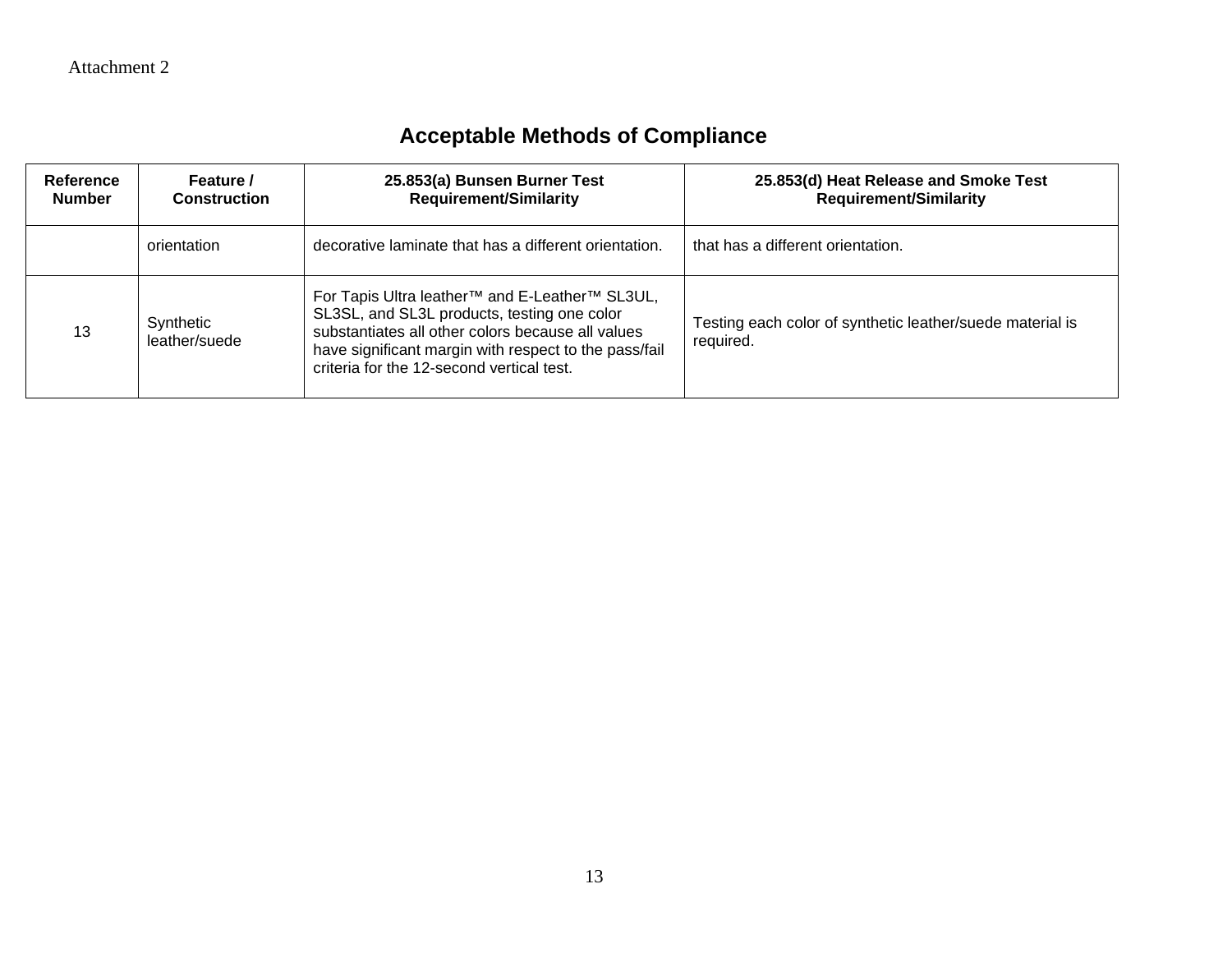| <b>Reference</b><br><b>Number</b> | Feature /<br><b>Construction</b>                                   | 25.853(a) Bunsen Burner Test<br><b>Requirement/Similarity</b>                                                                                                                                                                                                                                                                                                                                                                                                                            | 25.853(d) Heat Release and Smoke Test<br><b>Requirement/Similarity</b>       |
|-----------------------------------|--------------------------------------------------------------------|------------------------------------------------------------------------------------------------------------------------------------------------------------------------------------------------------------------------------------------------------------------------------------------------------------------------------------------------------------------------------------------------------------------------------------------------------------------------------------------|------------------------------------------------------------------------------|
| 14                                | Aluminum/steel/<br>titanium parts<br>(excluding powder<br>coating) | Unfinished metal parts do not require testing. unless<br>they contain more than 10% magnesium.<br>Finished metal parts do not require testing provided:<br>1) standard paint/finishes are used, and<br>2) the parts do not contain more than<br>10%magnesium.<br>Standard paint/finishes are defined as inorganic<br>finishes (e.g., anodize, alodine), epoxy primers and<br>topcoats, urethane topcoats, and corrosion inhibiting<br>dry films. See item 15 below, for powder coatings. | The test requirement is decided based on size criteria. (See<br>footnote 1.) |
| 15                                | Powder coated metal                                                | Powder coated metal parts do not require testing<br>unless they contain more than 10% magnesium.                                                                                                                                                                                                                                                                                                                                                                                         | Testing each color of powder coating material is required.                   |
| 16                                | Embedded metal<br>detail                                           | No test requirement, provided the detail is at least<br>0.01" thick and is not constructed of more than 10%<br>magnesium.                                                                                                                                                                                                                                                                                                                                                                | No test requirement.                                                         |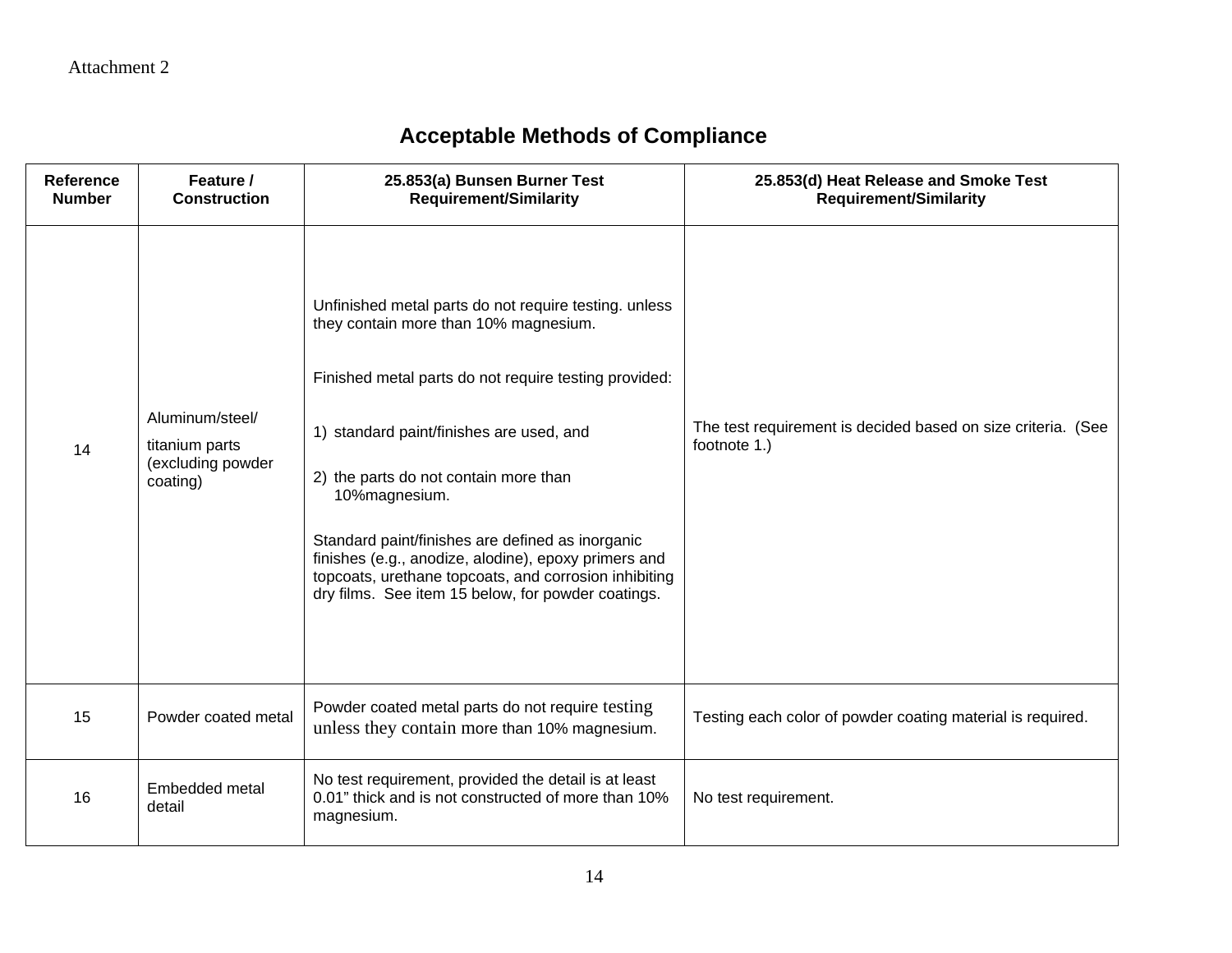| <b>Reference</b><br><b>Number</b> | Feature /<br><b>Construction</b>                      | 25.853(a) Bunsen Burner Test<br><b>Requirement/Similarity</b>                                                                                                                                                                                                                                                                                                                                                                    | 25.853(d) Heat Release and Smoke Test<br><b>Requirement/Similarity</b>                                                                                                                                                                          |
|-----------------------------------|-------------------------------------------------------|----------------------------------------------------------------------------------------------------------------------------------------------------------------------------------------------------------------------------------------------------------------------------------------------------------------------------------------------------------------------------------------------------------------------------------|-------------------------------------------------------------------------------------------------------------------------------------------------------------------------------------------------------------------------------------------------|
| 17                                | Edge trim, metal<br>(including metal joint<br>covers) | No test required provided edge trim is at least 0.02"<br>thick.                                                                                                                                                                                                                                                                                                                                                                  | No test requirement.                                                                                                                                                                                                                            |
| 18                                | Doubler, metal,<br>co-cured                           | No test requirement. Data from base panel<br>substantiates provided the detail is at least 0.01"<br>thick and is not constructed of more than 10%<br>magnesium.                                                                                                                                                                                                                                                                  | No test requirement.<br>Data from base panel substantiates.                                                                                                                                                                                     |
| 19                                | Clear plastic<br>windows and signs                    | Test per appendix F, part I, (a)(1)(iv).                                                                                                                                                                                                                                                                                                                                                                                         | No test requirement.                                                                                                                                                                                                                            |
| 20                                | Printed wiring boards<br>(PWB)                        | The test coupons must replicate the PWB laminate;<br>however, the copper tracing may be excluded from<br>the coupon configuration. The test must include the<br>PWB material with solder mask and conformal<br>coating, if a conformal coating is used. Testing of<br>the laminate in the thinnest cross section will<br>substantiate other PWBs with thicker constructions.<br>Made of the same laminate and conformal coating. | No test requirement.                                                                                                                                                                                                                            |
| 21                                | Bonded details*                                       | Unless it can be concluded that the part is small and<br>would not contribute to the propagation of a fire in<br>accordance with appendix $F$ , part I (a)(1)(v), the<br>following four methods of compliance are available<br>to substantiate the bonded construction.<br><b>OPTION #1:</b> Adhesive, Detail, and Substrate tested<br>separately:                                                                               | The test requirement for bonded details is decided based<br>on size and installation/proximity criteria defined below.<br>See footnote 1 for a discussion of the size-based<br>requirement.<br>A bonded detail can be excluded from testing if: |
|                                   |                                                       | Test the adhesive by itself (see item 23, OPTION 1)                                                                                                                                                                                                                                                                                                                                                                              |                                                                                                                                                                                                                                                 |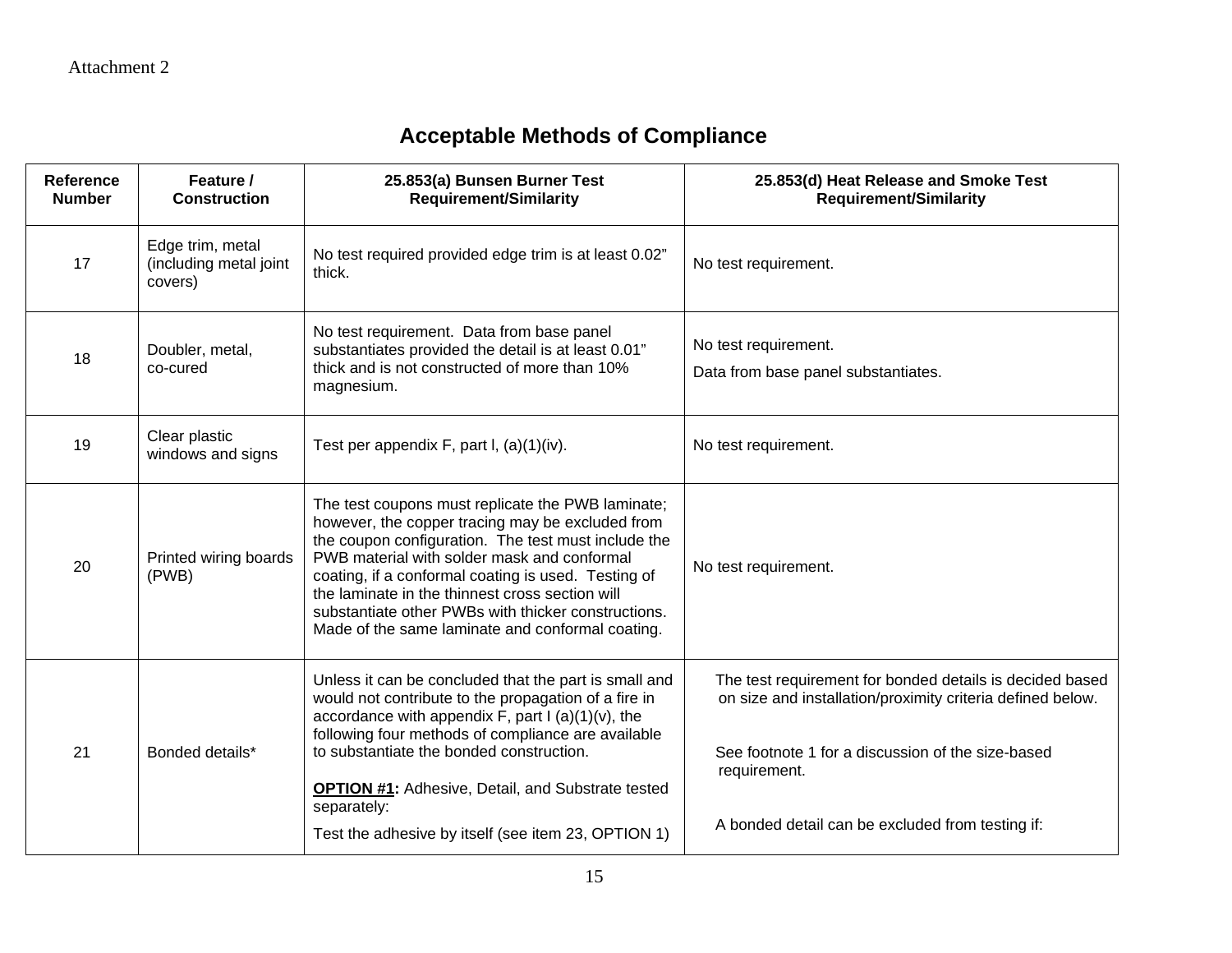| Reference<br><b>Number</b> | Feature /<br><b>Construction</b> | 25.853(a) Bunsen Burner Test<br><b>Requirement/Similarity</b>                                                                                                                                                                                                                                                                                                                            | 25.853(d) Heat Release and Smoke Test<br><b>Requirement/Similarity</b>                                                                                                                                                                                                                            |
|----------------------------|----------------------------------|------------------------------------------------------------------------------------------------------------------------------------------------------------------------------------------------------------------------------------------------------------------------------------------------------------------------------------------------------------------------------------------|---------------------------------------------------------------------------------------------------------------------------------------------------------------------------------------------------------------------------------------------------------------------------------------------------|
|                            |                                  | to 12-second Vertical Bunsen Burner (VBB) and<br>separately test the detail and substrate, without<br>adhesive, to the applicable requirements in<br>appendix F, part I (a)(1)(i), (a)(1)(ii) or (a)(1)(iv).<br><b>NOTE:</b> This MOC is not applicable to hook/loop,<br>placards, or other thin polymer films. These<br>bonded details need to be substantiated using<br>option 3 or 4. | It is a bond line less than 1.0" wide on an individual<br>a)<br>item<br>It is located fully within 2.0" of panel edge<br>b)<br>It is located fully within 4.0" of cabin floor<br>$\mathsf{C}$<br>It is lineally* applied and less than 2 sq ft in total<br>d)<br>surface area on a panel surface. |
|                            |                                  | <b>NOTE:</b> This MOC is also valid when adhesive is<br>not used and the bonded construction is created<br>from co-curing with a composite panel (e.g., no<br>adhesive).                                                                                                                                                                                                                 |                                                                                                                                                                                                                                                                                                   |
|                            |                                  | <b>OPTION #2: Non-metallic Bonded Construction of</b><br>specific adhesive:<br>Without adhesive, separately test the detail and<br>substrate to the applicable requirements in appendix<br>F, part I (a)(1)(i), (a)(1)(ii) or (a)(1)(iv), and show<br>compliance of the specific adhesive using data<br>created when two non-metallic materials are bonded<br>together.                  |                                                                                                                                                                                                                                                                                                   |
|                            |                                  | NOTE: This option is not applicable to hook and<br>loop, placards, or thin films. These bonded<br>details need to be substantiated using option<br>3 or 4.                                                                                                                                                                                                                               |                                                                                                                                                                                                                                                                                                   |
|                            |                                  | <b>OPTION #3:</b> Specific Detail Bonded to a Worst<br>Case Substrate:                                                                                                                                                                                                                                                                                                                   |                                                                                                                                                                                                                                                                                                   |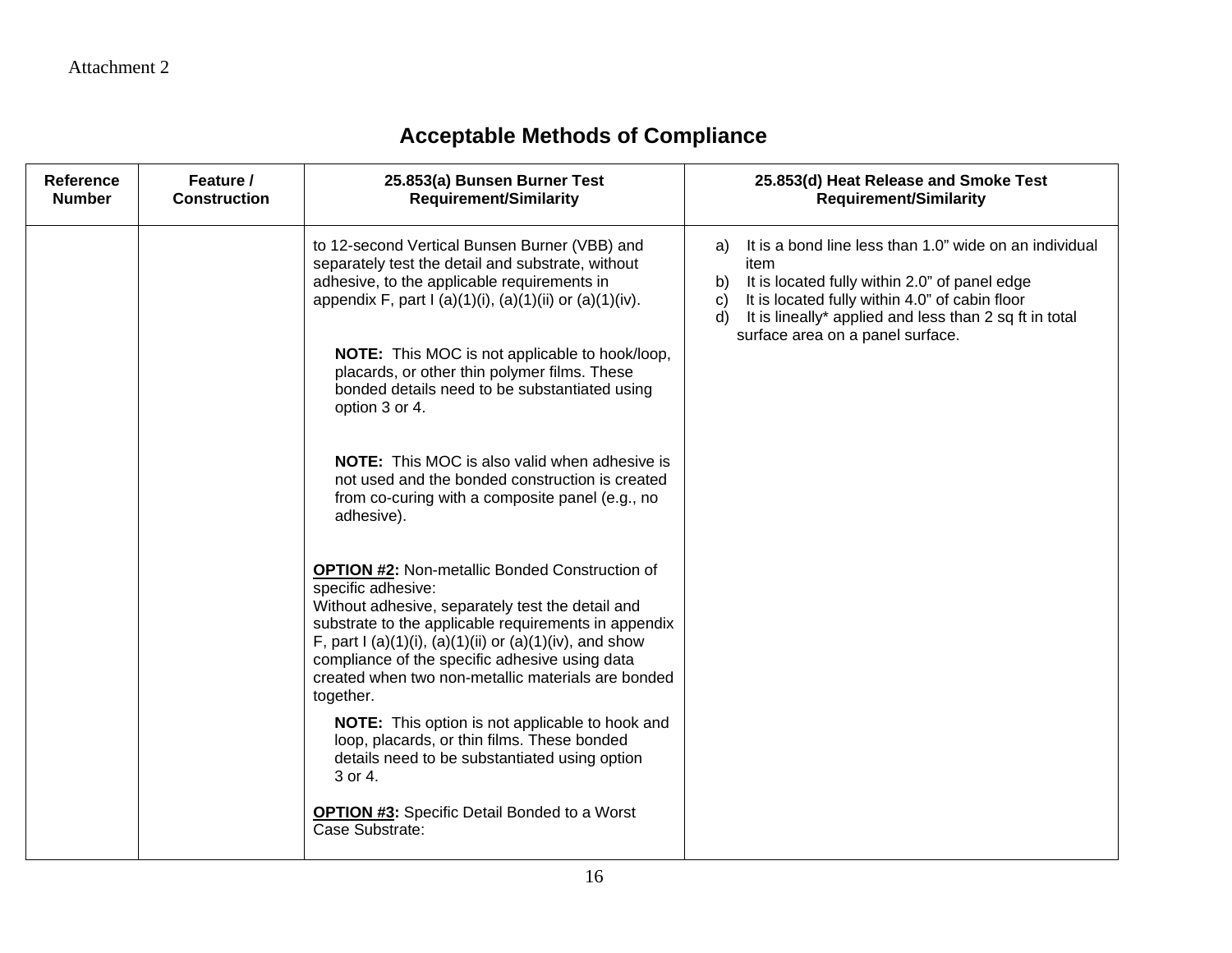| Reference<br><b>Number</b> | Feature /<br><b>Construction</b> | 25.853(a) Bunsen Burner Test<br><b>Requirement/Similarity</b>                                                                                                                                                                                                                                                                                                                                                                                                                                         | 25.853(d) Heat Release and Smoke Test<br><b>Requirement/Similarity</b> |
|----------------------------|----------------------------------|-------------------------------------------------------------------------------------------------------------------------------------------------------------------------------------------------------------------------------------------------------------------------------------------------------------------------------------------------------------------------------------------------------------------------------------------------------------------------------------------------------|------------------------------------------------------------------------|
|                            |                                  | Test the specific detail bonded to a thin laminate at<br>a thickness of 0.02" or less (considered worst case)<br>in accordance with appendix $F$ , part I (a)(1)(ii).<br>Once qualified in this manner, the detail/adhesive<br>combination may be bonded to other substrates<br>without further test. Data substantiates the bonded<br>detail/adhesive combination on any substrate. Test<br>data on the minimum thickness of the detail<br>substantiates any thicker detail of the same<br>material. |                                                                        |
|                            |                                  | <b>OPTION #4: As Installed Configuration</b><br>Test the "as installed" configuration to the applicable<br>requirements in appendix F, part I $(a)(1)(i)$ , $(a)(1)(ii)$<br>or (a)(1)(iv) based on the detail being bonded. If the<br>bonded area of the detail is greater than 2 square<br>feet, test the bonded construction to 60-second<br>VBB.                                                                                                                                                   |                                                                        |
|                            |                                  | <b>NOTE:</b> If the base panel is over 0.25" thick, the back<br>side would be either tested to the same test<br>requirement, or by using item #10 (FASE) to the<br>base panel testing.                                                                                                                                                                                                                                                                                                                |                                                                        |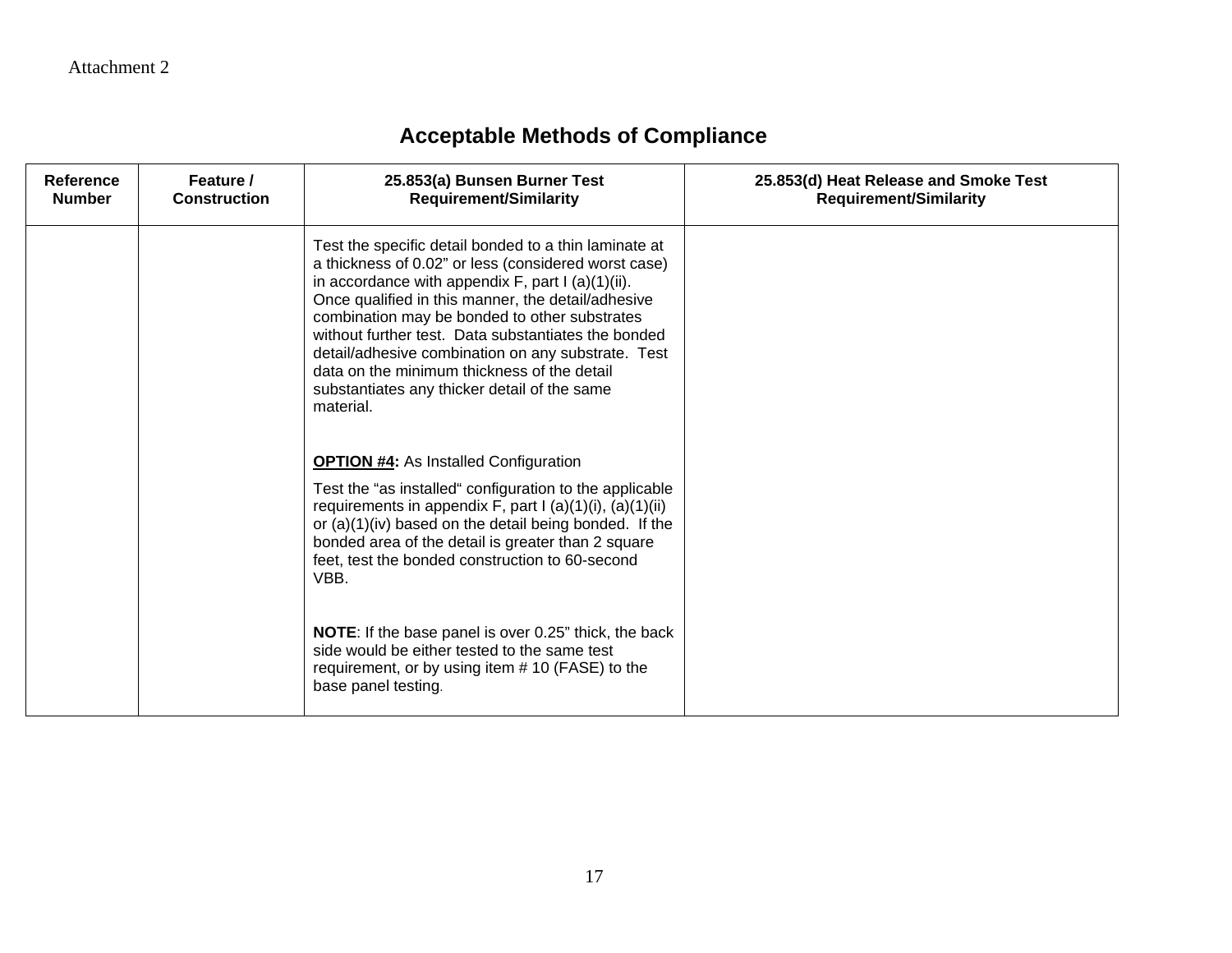| Reference<br><b>Number</b> | Feature /<br><b>Construction</b>                                                                                    | 25.853(a) Bunsen Burner Test<br><b>Requirement/Similarity</b>                                                                                                                                                                                                                                                                                                                                                                                                                                                                                                                                                                              | 25.853(d) Heat Release and Smoke Test<br><b>Requirement/Similarity</b>                                                                                                                                                                                        |
|----------------------------|---------------------------------------------------------------------------------------------------------------------|--------------------------------------------------------------------------------------------------------------------------------------------------------------------------------------------------------------------------------------------------------------------------------------------------------------------------------------------------------------------------------------------------------------------------------------------------------------------------------------------------------------------------------------------------------------------------------------------------------------------------------------------|---------------------------------------------------------------------------------------------------------------------------------------------------------------------------------------------------------------------------------------------------------------|
| 22                         | Surfacing materials<br>(pin-hole filler, sweep<br>and sand, Bondo™)                                                 | No test required when surfacing material is<br>controlled within an approved process specification.<br>The process specification must establish the<br>threshold quantity of surfacing material that does not<br>adversely influence flammability properties.                                                                                                                                                                                                                                                                                                                                                                              | No test required when surfacing material is controlled within<br>an approved process specification. The process<br>specification must establish the threshold quantity of<br>surfacing material that does not adversely influence<br>flammability properties. |
| 23                         | Edge potting and/or<br>edge foam                                                                                    | The edge fill in a panel may be shown compliant<br>using one of the following options:<br><b>OPTION #1:</b> Test a plaque of edge fill material by<br>itself per appendix F, part 1, $(a)(1)(ii)$ (12-second)<br>(Plaque of nominal size: 0.25" x 3" x 12").<br><b>OPTION #2:</b> Test a standard panel containing the<br>edge fill material per appendix F, part I, (a)(1)(i).(60-<br>second vertical burn). (Standard Panel 3" x 12" with<br>0.125" to 1" of the edge fill material), configured with<br>the edge fill along the bottom and one vertical edge<br>of the test samples.<br>(See Appendix Z of FAA report DOT/FAA/TC-12/10) | No test required when edge fill material less than 1" deep<br>into the panel measured from the edges (looking at the<br>panel's face).                                                                                                                        |
| 24                         | Bonded Joints*<br>(Ditch and pot, Cut<br>and fold, Tab and<br>slot, Mortise and<br>tenon, T-joints,<br>Bonded pins) | Compliance of a bonded joint construction can be<br>shown by:<br><b>OPTION #1:</b> similarity to the base panel when the<br>following are met:<br>The adhesive is an epoxy-based material<br>1)<br>The panel is a honeycomb core panel with<br>2)<br>composite skins meeting § 25.853(a), appendix<br>F, part 1 $(a)(1)(i)$ , 60-second VBB, which is the                                                                                                                                                                                                                                                                                  | For ditch and pot and cut and fold joints:<br>No test requirement, if the exposed adhesive is 1" wide or<br>less and a single cut.<br>If outside this scope then the need for test is decided based<br>on the size criteria-see footnote 1.                   |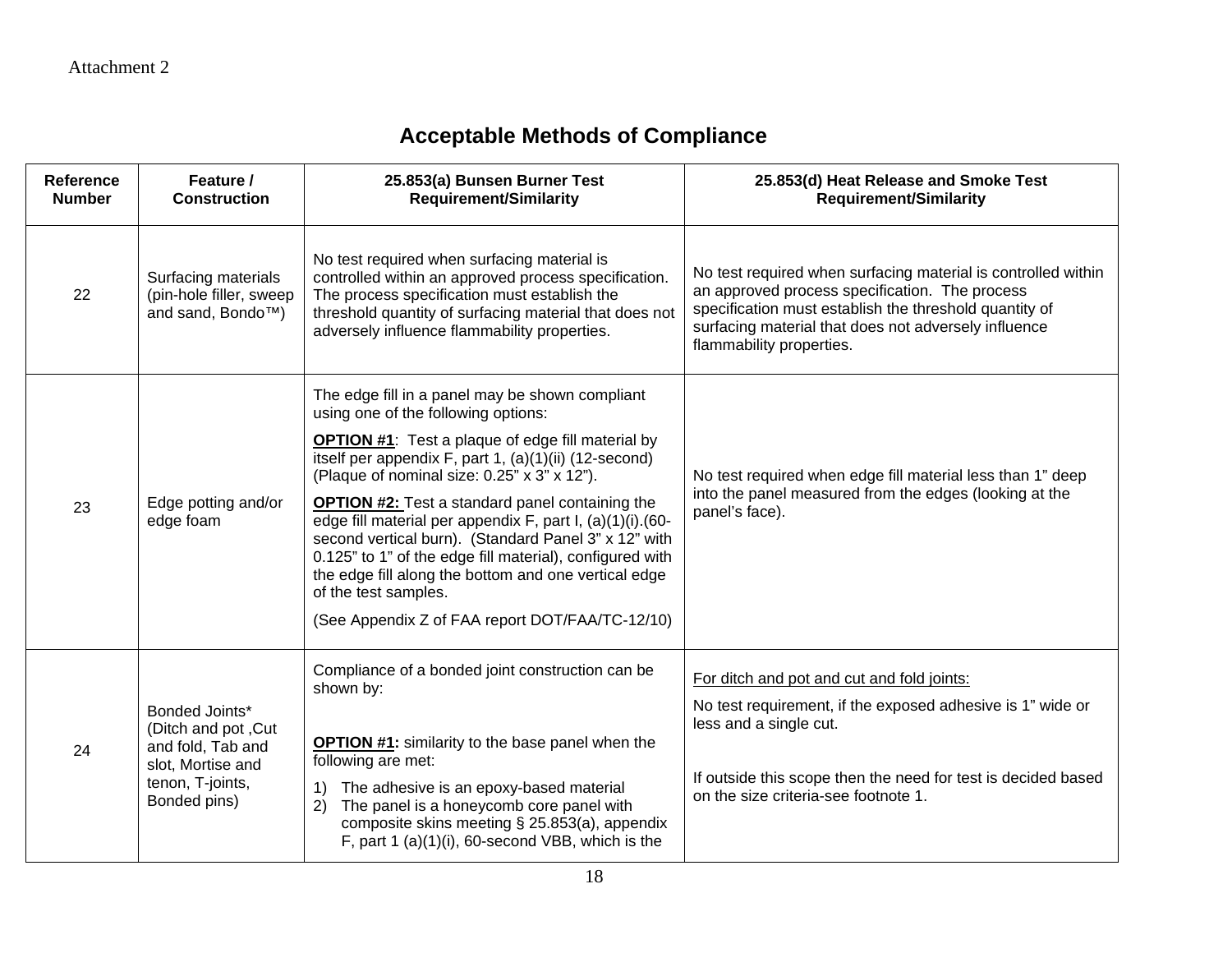| <b>Reference</b><br><b>Number</b> | Feature /<br><b>Construction</b> | 25.853(a) Bunsen Burner Test<br><b>Requirement/Similarity</b>                                                                                                                                                                                                                                                                                                                                            | 25.853(d) Heat Release and Smoke Test<br><b>Requirement/Similarity</b>              |
|-----------------------------------|----------------------------------|----------------------------------------------------------------------------------------------------------------------------------------------------------------------------------------------------------------------------------------------------------------------------------------------------------------------------------------------------------------------------------------------------------|-------------------------------------------------------------------------------------|
|                                   |                                  | compliance data used for similarity analysis.<br>3) The exposed adhesive is inside the bent/joined<br>panel (e.g., inside cut)                                                                                                                                                                                                                                                                           | For tab and slot, mortise and tenon, T-joints, bonded pins:<br>No test requirement. |
|                                   |                                  | <b>OPTION #2:</b> Test a plaque of adhesive by itself (see<br>item 23) per appendix $F$ , part $I$ , (a)(1)(ii).(12-second)                                                                                                                                                                                                                                                                              |                                                                                     |
|                                   |                                  | <b>OPTION</b> #3: Test the adhesive in a standard<br>honeycomb panel in accordance with appendix F,<br>part I (a)(1)(i). Once qualified using this test<br>method, the adhesive may be used in any other<br>honeycomb panel configuration and shown to be<br>compliant by similarity.                                                                                                                    |                                                                                     |
|                                   |                                  | (See Appendix BB of FAA report DOT/FAA/TC-<br>12/10.                                                                                                                                                                                                                                                                                                                                                     |                                                                                     |
|                                   |                                  | <b>OPTION #4:</b> Test the adhesive in a standard<br>honeycomb panel in accordance with an approved<br>Foam Block Test Method and meet the appendix F,<br>part 1 (a)(1)(i) 60-second VBB requirement for burn<br>length and drip extinguishing time. Once qualified<br>using this test method the adhesive may be used in<br>another honeycomb panel configuration and shown<br>compliant by similarity. |                                                                                     |
|                                   |                                  | (See Appendix BB of FAA report DOT/FAA/TC-<br>12/10                                                                                                                                                                                                                                                                                                                                                      |                                                                                     |
|                                   |                                  | <b>OPTION #5:</b> Test the "as installed" configuration to<br>the applicable requirements in appendix F, part<br>$1(a)(1)(i)$ .                                                                                                                                                                                                                                                                          |                                                                                     |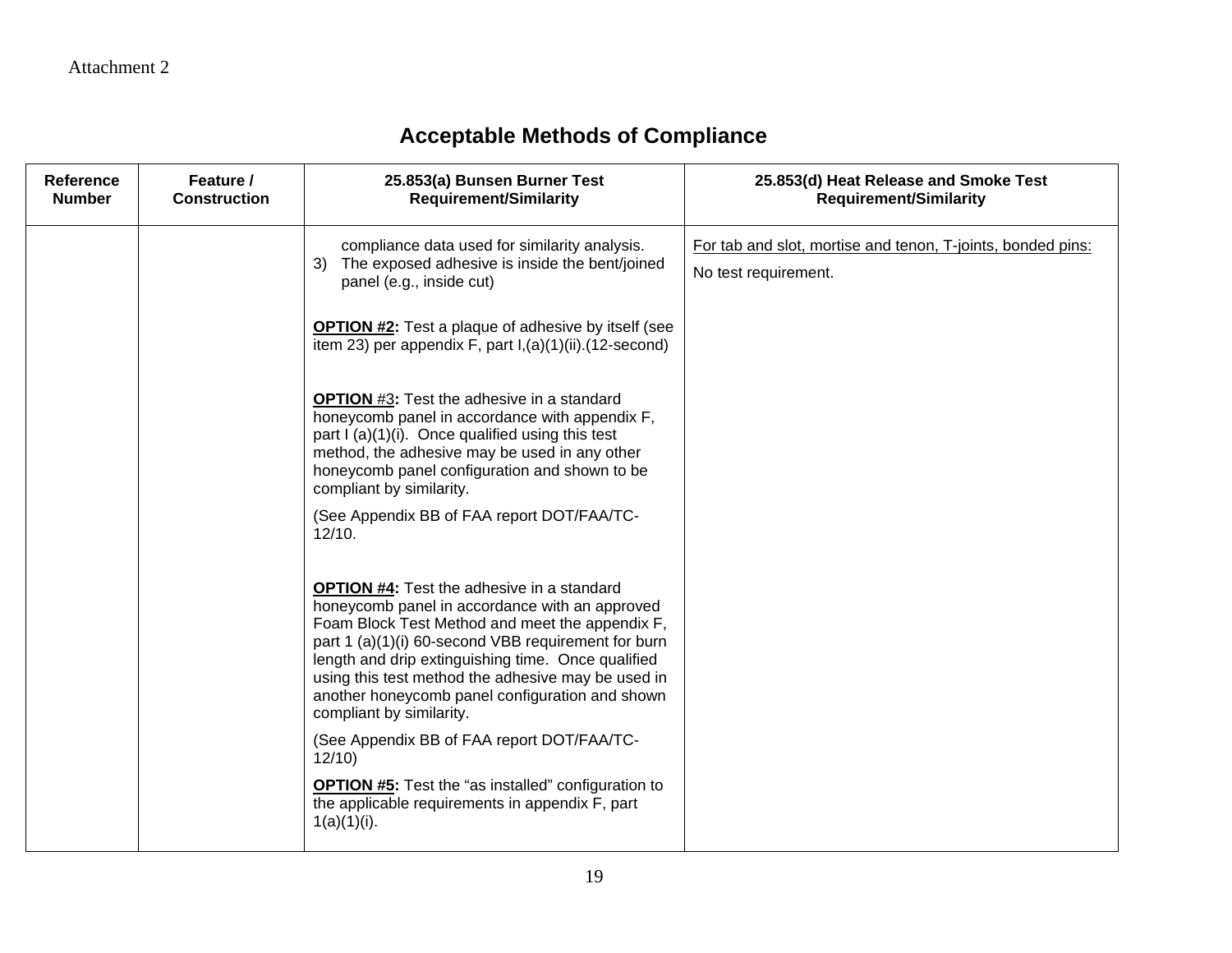$\overline{a}$ 

### <span id="page-19-0"></span>**Acceptable Methods of Compliance**

| <b>Reference</b><br><b>Number</b> | Feature /<br><b>Construction</b> | 25.853(a) Bunsen Burner Test<br><b>Requirement/Similarity</b>                                                                                                     | 25.853(d) Heat Release and Smoke Test<br><b>Requirement/Similarity</b>                                                                                         |
|-----------------------------------|----------------------------------|-------------------------------------------------------------------------------------------------------------------------------------------------------------------|----------------------------------------------------------------------------------------------------------------------------------------------------------------|
|                                   |                                  | NOTE: certain parts on seats may only be subject to<br>the 12-second vertical Bunsen burner test.                                                                 |                                                                                                                                                                |
| 25                                | Bonded inserts <sup>2</sup>      | No test required.                                                                                                                                                 | No test required.                                                                                                                                              |
| 26                                | Sealant, fillet seals*           | No test required.                                                                                                                                                 | No test required.                                                                                                                                              |
| 27                                | Backside decorative<br>treatment | Test data from a panel tested with a decorative<br>(decorative laminate or paint) on the backside<br>substantiates a panel with no decorative on the<br>backside. | Test data from a panel tested with a decorative (decorative<br>laminate or paint) on the backside substantiates a panel<br>with no decorative on the backside. |

**NOTE:** Criteria for metallic parts do not apply to parts containing 10% or more magnesium, or if the metal is known to be flammable. The value of 10% is based on differentiating common magnesium-containing alloys with alloys making significant use of magnesium. There are no known alloys in use as interior materials with 10% magnesium. Use of such alloys may be acceptable in certain applications, but must be substantiated.

Cross reference between proposed and final policy reference numbers

<sup>&</sup>lt;sup>2</sup> "Bonded inserts" refers to individually potted/bonded inserts, where the diameter of the adhesive is not more than 3 time the diameter of the insert. In addition, this guidance does not apply to installations with an essentially uniform distribution of fasteners over an entire surface… this guidance is therefore limited to localized installations where the potting/adhesive is a minority of the panel core area.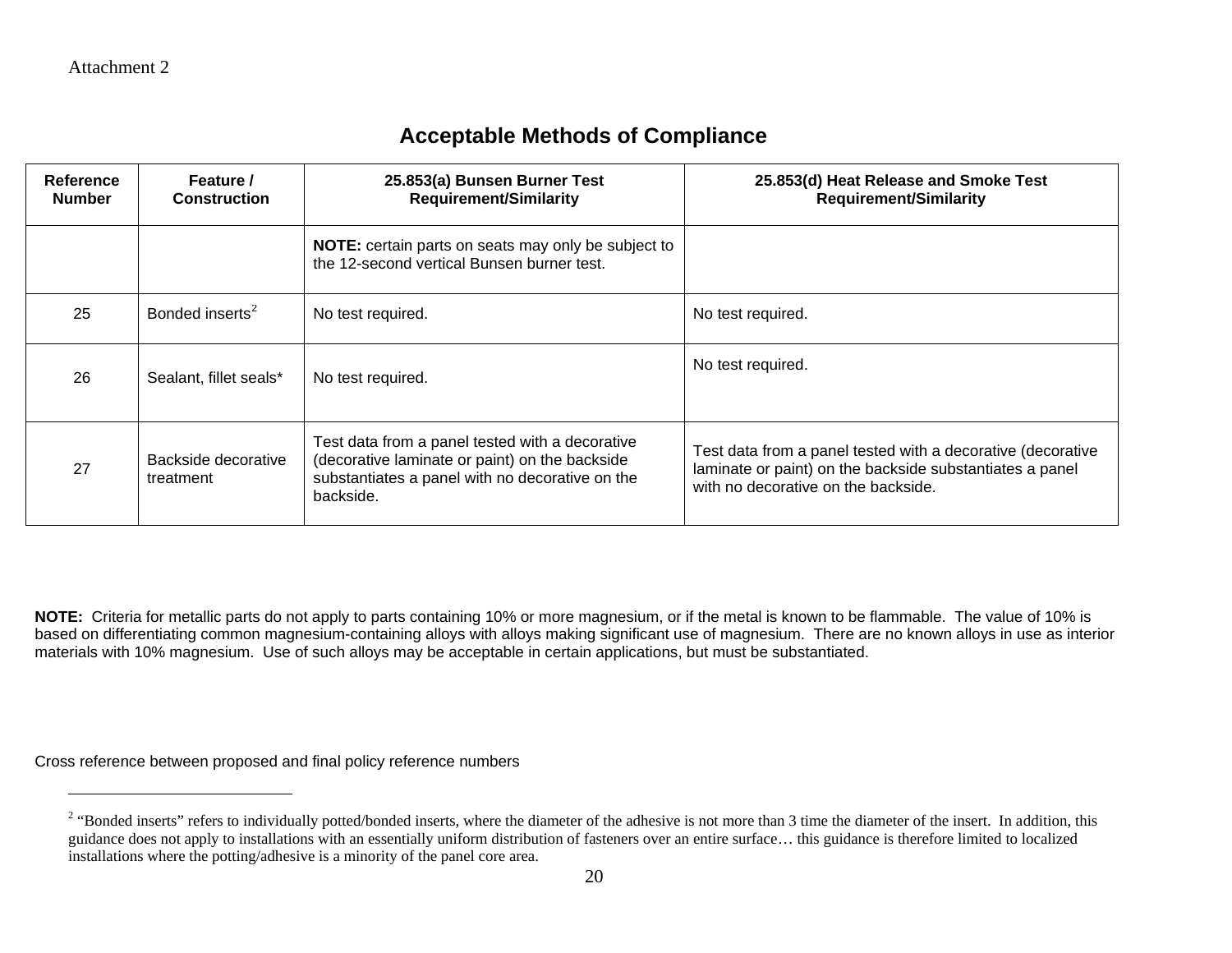### Attachment 2

| Final           | Proposed                                       |
|-----------------|------------------------------------------------|
| $\overline{1}$  | $\overline{1}$                                 |
| $\overline{2}$  | $\overline{27}$                                |
| $\overline{3}$  | 2 and 24                                       |
| $\overline{4}$  | $\overline{3}$                                 |
| $\overline{5}$  | $\overline{4}$                                 |
| $\overline{6}$  | $\overline{8}$                                 |
| $\overline{7}$  | 5(a)                                           |
| $\overline{8}$  | $5(b)$ , 12                                    |
| 9               | $\overline{23}$                                |
| 10              | $\overline{9}$                                 |
| 11              | 13                                             |
| 12              | 14                                             |
| 13              | $\overline{15}$                                |
| 14              | 16                                             |
| 15              | 17                                             |
| 16              | $\overline{20}$                                |
| $\overline{17}$ | $\overline{21}$                                |
| 18              | 22                                             |
| 19              | $\overline{25}$                                |
| 20              | 26                                             |
| 21              | 28, 29, 30, 31, 32, 34, 35, 37, 38, 39, 40, 41 |
| 22              | 10                                             |
| 23              | 33                                             |
| 24              | $43a-f$                                        |
| 25              | 42                                             |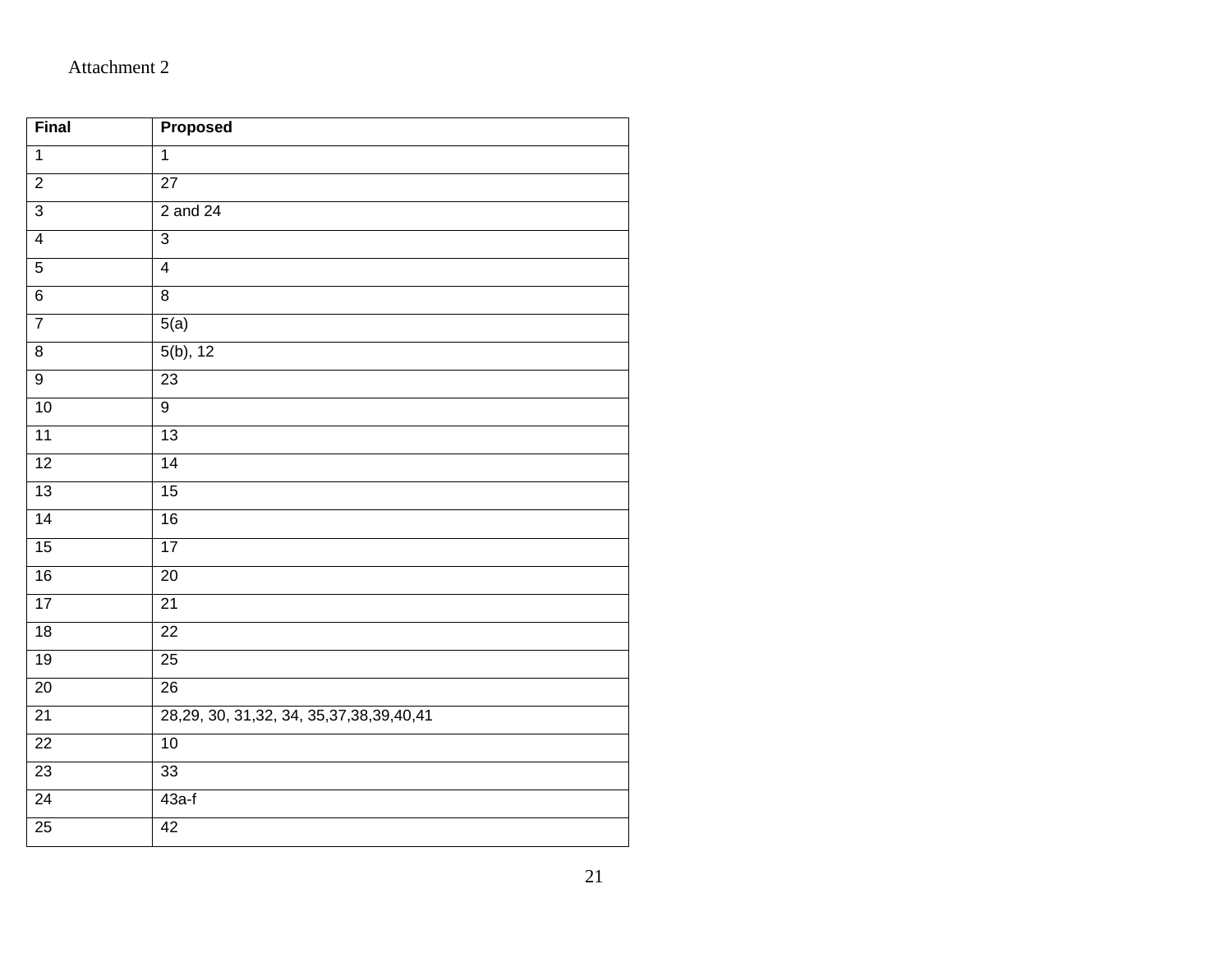### Attachment 2

|--|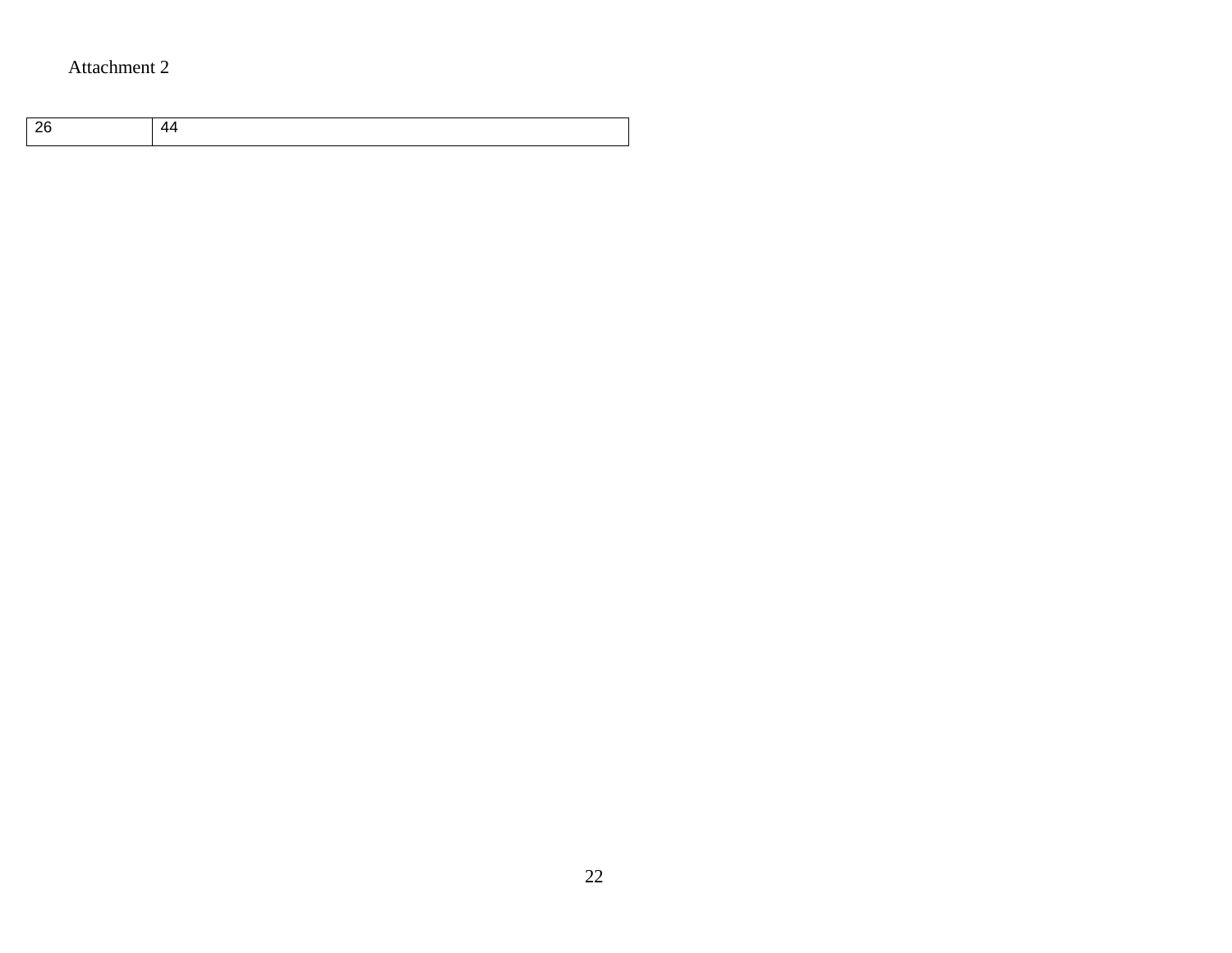#### **Technical Definitions for Policy Statement PS-ANM-25.853-01**

#### Item (item number)

**Bonded Detail (21) -** A metallic or non-metallic element that is either internal to the panel, or attached to the panel surface or cutout areas/pockets of the panel using adhesive. Types of adhesives include, but are not limited to, epoxies, urethanes, silicones, and pressure sensitive adhesives (PSA). PSAs include double-sided tapes with carriers such as foam and fabric. In some cases bonded details may be co-cured with a composite panel. Bonding hook tape or loop tape individually to a panel is addressed in this policy, but attaching the hook to the loop is not considered, as it is a mechanical attachment method. Typical Bonded Details include, but are not limited to, rub strips, edge trims, hook and loop fasteners, placards, brackets, clips, external wire raceways, kickstrips, felt, doublers, and mirrors. Note that bonded inserts, while technically meeting this definition, have their own MOC, applicable within certain limits.

**Decorative Laminate Color (8) -** The complete visual appearance of a decorative laminate, including base color, prints, pearl effects, text, images, pattern or design. Color is the result of combinations of pigments in the embossing resin, pigments in the plastic film layers, and printing inks on a surface layer. Inks used in decorative laminates are typically a liquid containing a mixture of various pigments and other ingredients (such as solvents, resins, lubricants) used for printing on a thin surface layer to produce an image, text or design.

**Decorative Laminate (11, 12) -** A polymer-based, non-fibrous, single or multilayer, thin-gauge, non self-supporting decorative sheet that typically contains at least one layer of a fluoropolymer-based film material. Decorative laminates are always applied to the surface of a part and never form "self-supporting" parts. Decorative laminates are typically used on surfaces of sidewalls, lavatories, galleys, closets, linings, partitions, bin doors and ceilings. Other words used within the industry for the term decorative laminate are Tedlar®, Decorative Tedlar Laminate (DTL), Declam, Airdec®, Panlam®, AerFilm®, Flexde®c, Decor or Decorative Film.

**Fillet Seal (26) -** A seal applied after assembly at the junction of two adjoining parts or surfaces, or along the edges of faying surfaces as a continuous bead of sealing material. It can be applied over, along the edges of, and between installed parts. A fillet seal can also be formed as a result of squeezing a bonded joint.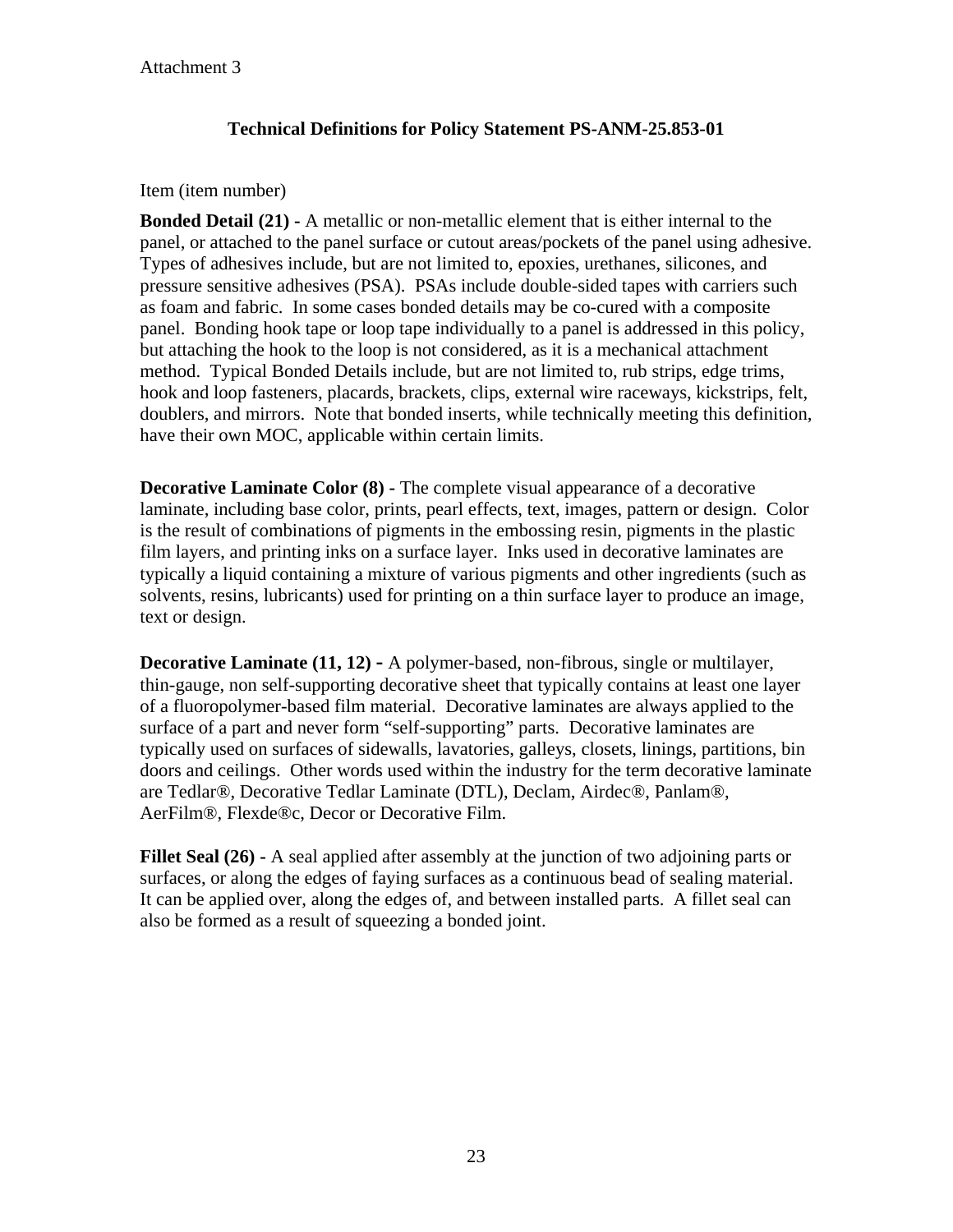**Joint Types (24) –** The following illustrations define Ditch and Pot, Cut and Fold, Mortise and Tenon, Tab and Slot, T-joints and Bonded Pin joints.

a. Ditch and Pot



Single Slot



b. Tab and Slot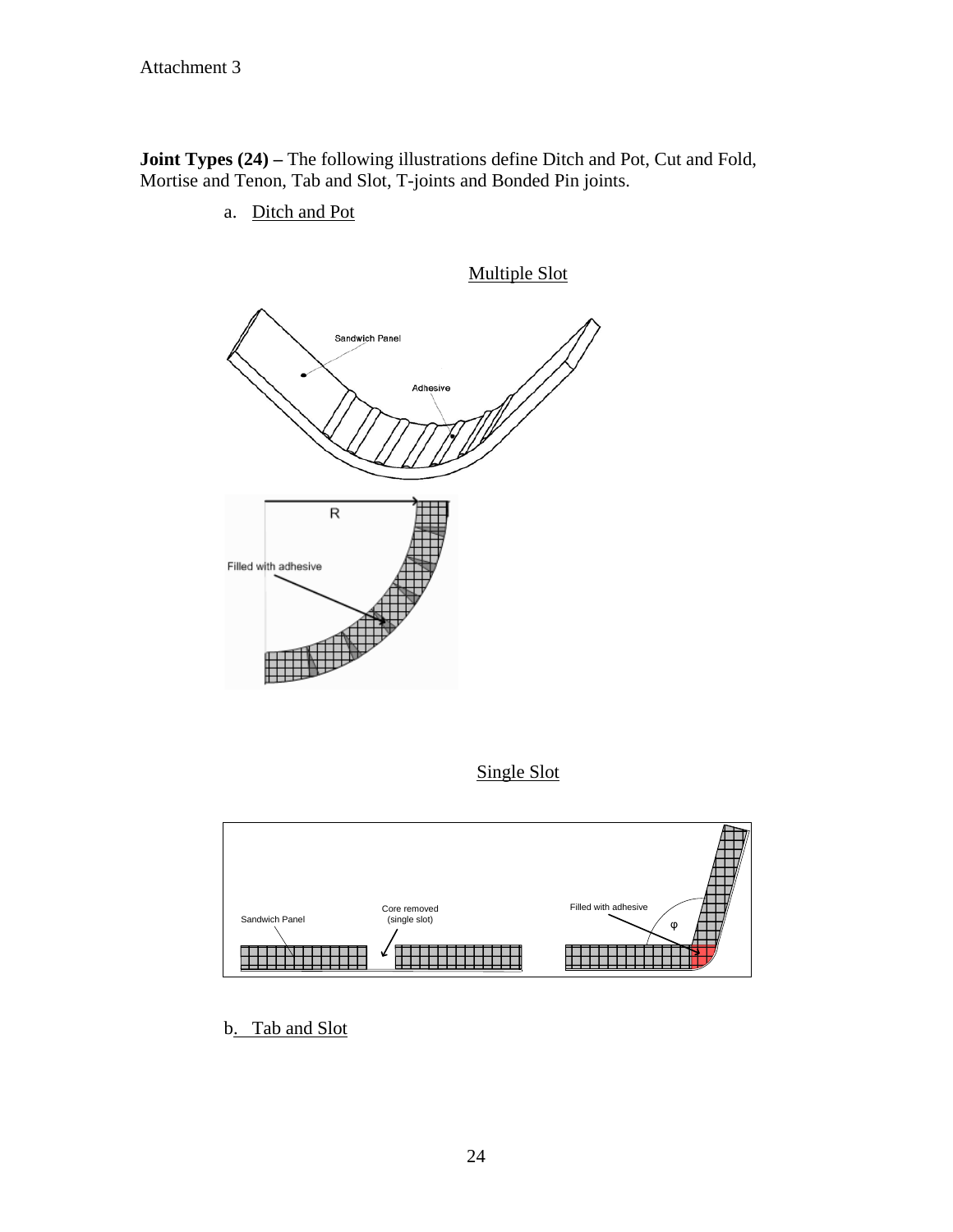

c. Mortise and Tenon



d. Cut and Fold



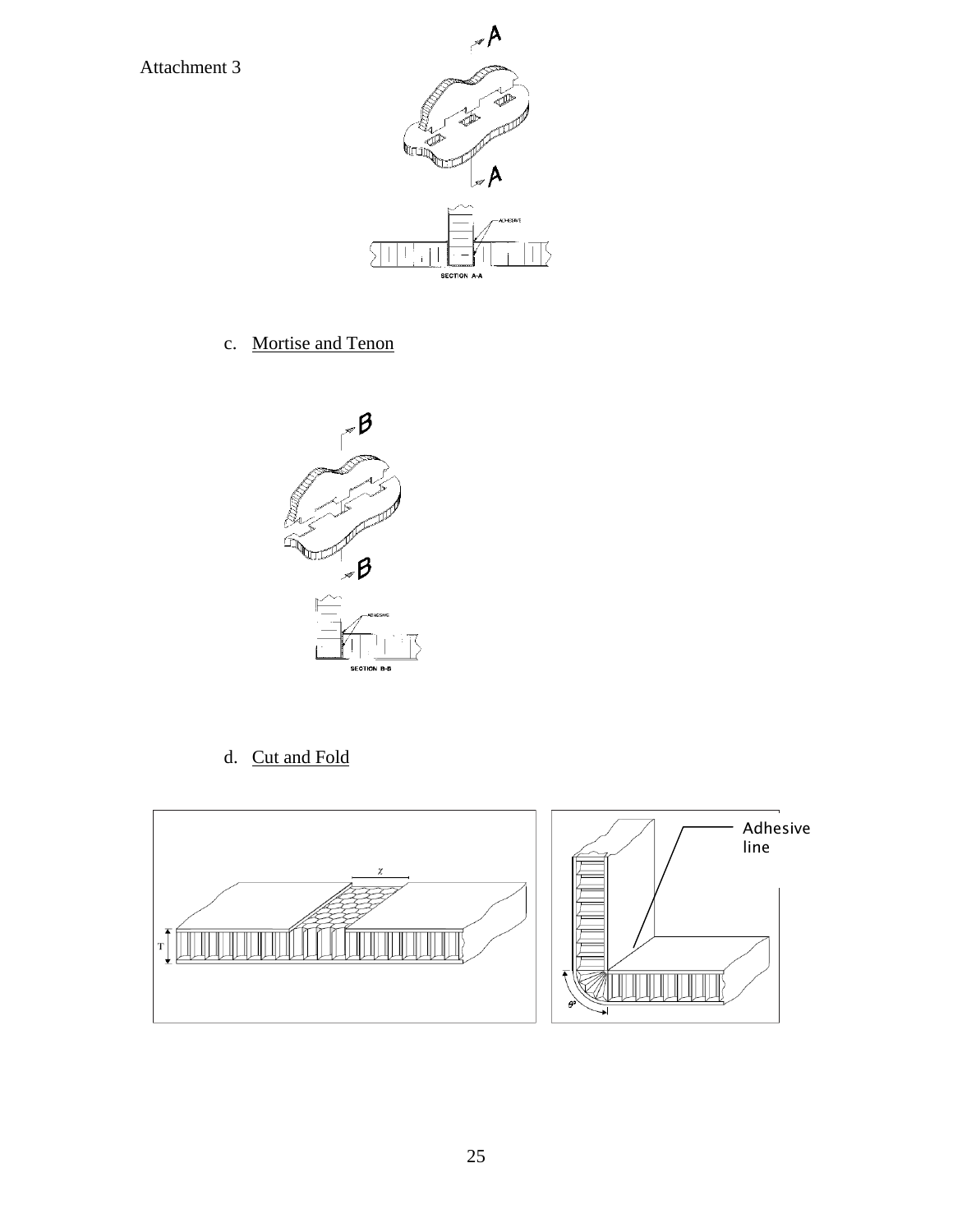#### e. T Joints



#### f. Bonded Pins



**Lineally Applied (21) -** A bonded detail is considered to be lineally applied when it is a long thin part typically with a width of 2.0" or less and the surface area is spread out in a long, narrow band. Examples of bonded details that commonly meet this definition include, but are not limited to, rub strips/trims, edge trim/non-metallic, exterior wire raceways, felt, kickstrips, metal and plastic bracket, hook and loop fastener, and grommets.

**Same -** Use of the term "the same" means the only differences between compared materials/constructions are those properties defined by the one or more MOCs that are being applied (e.g., color of decorative and/or thickness of material). Materials that are qualified to the same type, class, grade, etc. of a specification that controls the physical, chemical and, in particular, flammability properties are considered the same for the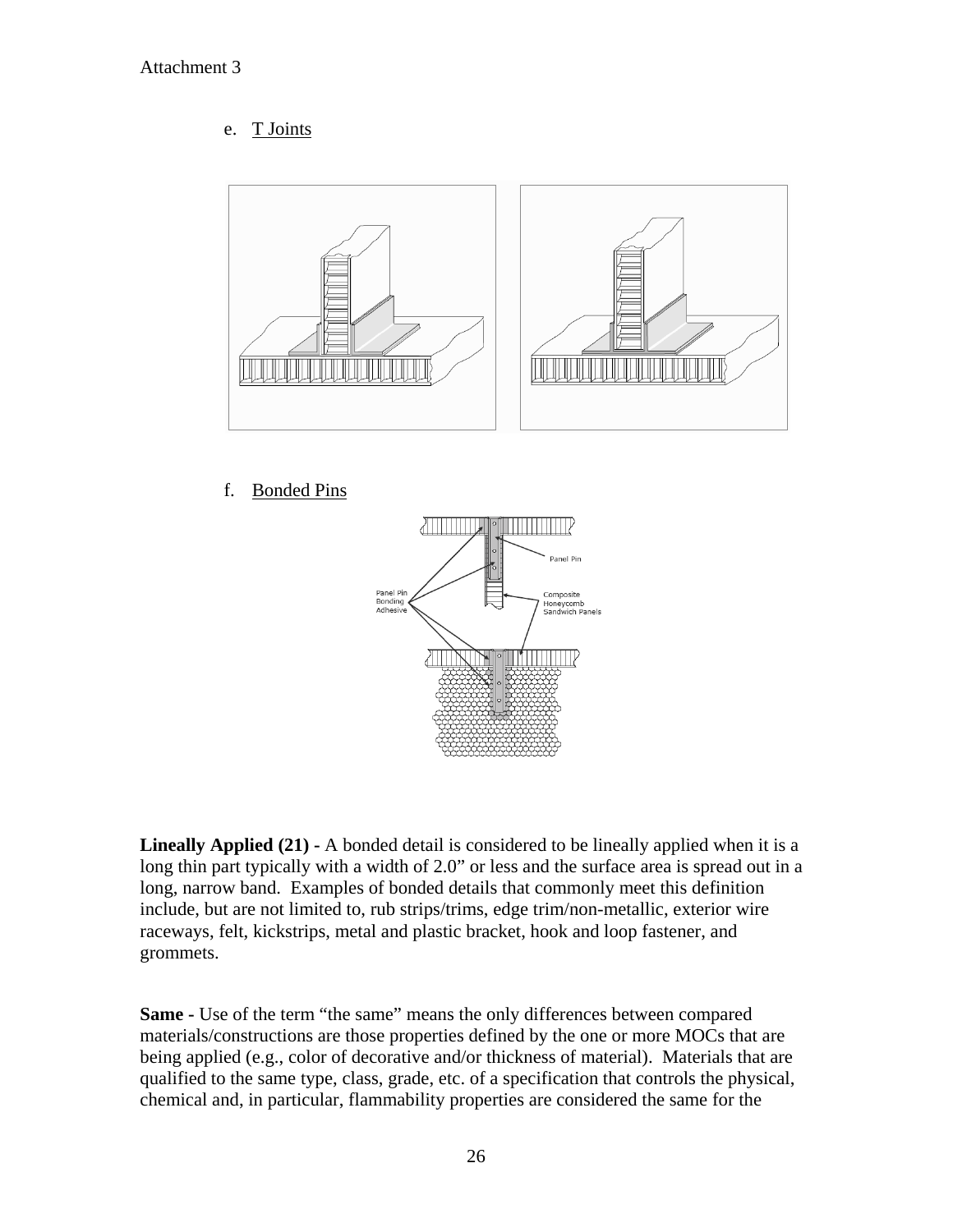purposes of the comparison. Decorative laminates and synthetic leather, because of their inherent, unique to the manufacturer, multi-material constructions, cannot be considered "the same" based on their qualification to the same specification type, class, grade etc. These materials must be from the same manufacturer and product line to be considered the same.

#### **Examples:**

Example 1. Phenolic prepregs from two different manufacturers qualified to the same type, class, grade, etc of a material specification that controls the physical (e.g., tensile and compression strength), chemical (Phenolic resin system) and flammability (meets a specified level of vertical burn and or heat release and smoke) properties can be considered the same when comparing two sandwich panel constructions to show compliance for a change in decorative color and texture as shown below:

#### *Compliant Panel*

………………….. SkyFlite 140 series dec, Cream Color 1643, Mesa Texture, by SkyFilm LLC ----------------------- 1 Ply DMS 2296 Type 1, Class 1 prepreg XXXXXXXXXXXX 0.5" DMS 1974 Type 3, Class 2, Grade A core ------------------------ 1 Ply DMS 2296 Type 1, Class 1 prepreg

*Panel to be shown compliant by similarity* 

………………….. SkyFlite 140 series dec, Blue Color 2387, Canvas texture, by SkyFilm LLC ----------------------- 1 Ply DMS 2296 Type 1, Class 1 prepreg XXXXXXXXXXXX 0.5" DMS 1974 Type 3, Class 2, Grade A core ------------------------ 1 Ply DMS 2296 Type 1, Class 1 prepreg

The only differences between the two items being compared are the MOCs being applied, Decorative Color, and Decorative Texture. The base panels are considered the "same" regardless of which source of material was purchased to the prepreg and honeycomb specifications.

Example 2. When comparing two thermoplastic sheet materials, one vinyl-based and one polycarbonate-based, they cannot be considered the same even if they meet the same type, class and grade of a specification because they are not of the same chemical family, even if they have the same strength and flammability characteristics.

**Standard Panel (23)** - A panel with one or two-ply non-metallic skins, nominally 6.35 to 13 mm (0.25" - 0.51") thick non-metallic honeycomb core, which meets § 25.853(a), appendix F, Part  $1(a)(1)(i)$ .

**Texture (11)** - The physical surface structure of a Decorative Type created by a mechanical transfer tool. Texture is a physical characteristic of a surface. It describes the way a surface feels to touch. Texture influences the physical surface structure and